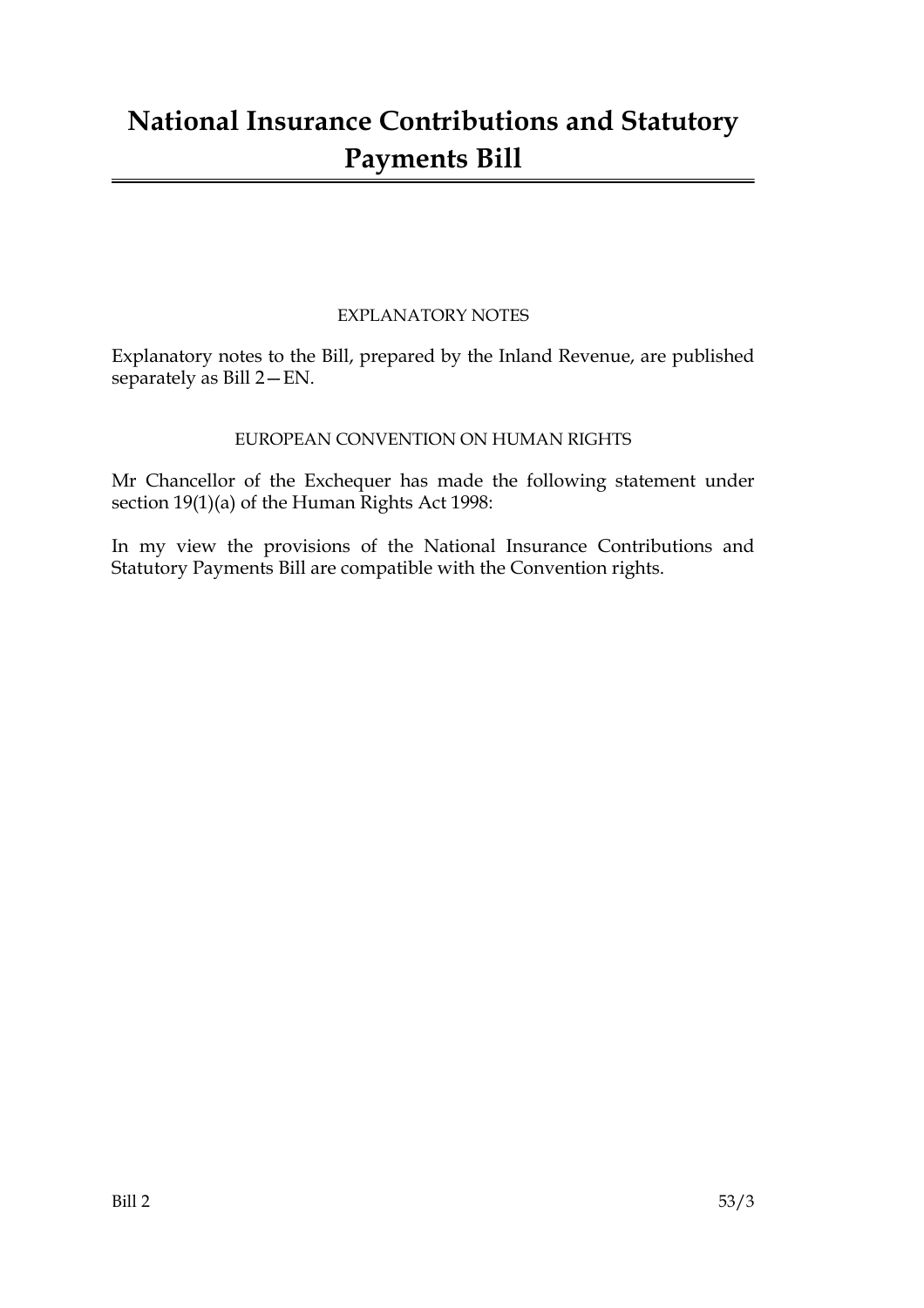## **National Insurance Contributions and Statutory Payments Bill**

### **CONTENTS**

#### *Payment of Class 1 contributions*

- 1 Payment of Class 1 contributions: Great Britain
- 2 Payment of Class 1 contributions: Northern Ireland
- 3 Agreements and joint elections: Great Britain
- 4 Agreements and joint elections: Northern Ireland

#### *Method of recovery of contributions etc*

- 5 Recovery of contributions, etc: Great Britain
- 6 Recovery of contributions, etc: Northern Ireland

#### *Provision of information*

- 7 Class 1, 1A, 1B or 2 contributions: powers to call for documents etc: Great Britain
- 8 Class 1, 1A, 1B or 2 contributions: powers to call for documents etc: Northern Ireland

#### *Statutory sick pay and statutory maternity pay*

- 9 Compliance regime for statutory sick pay and statutory maternity pay: Great Britain
- 10 Compliance regime for statutory sick pay and statutory maternity pay: Northern Ireland

#### *Miscellaneous and general*

- 11 Minor and consequential amendments
- 12 Repeals and revocations
- 13 Commencement
- 14 Extent
- 15 Short title

Schedule 1 — Minor and consequential amendments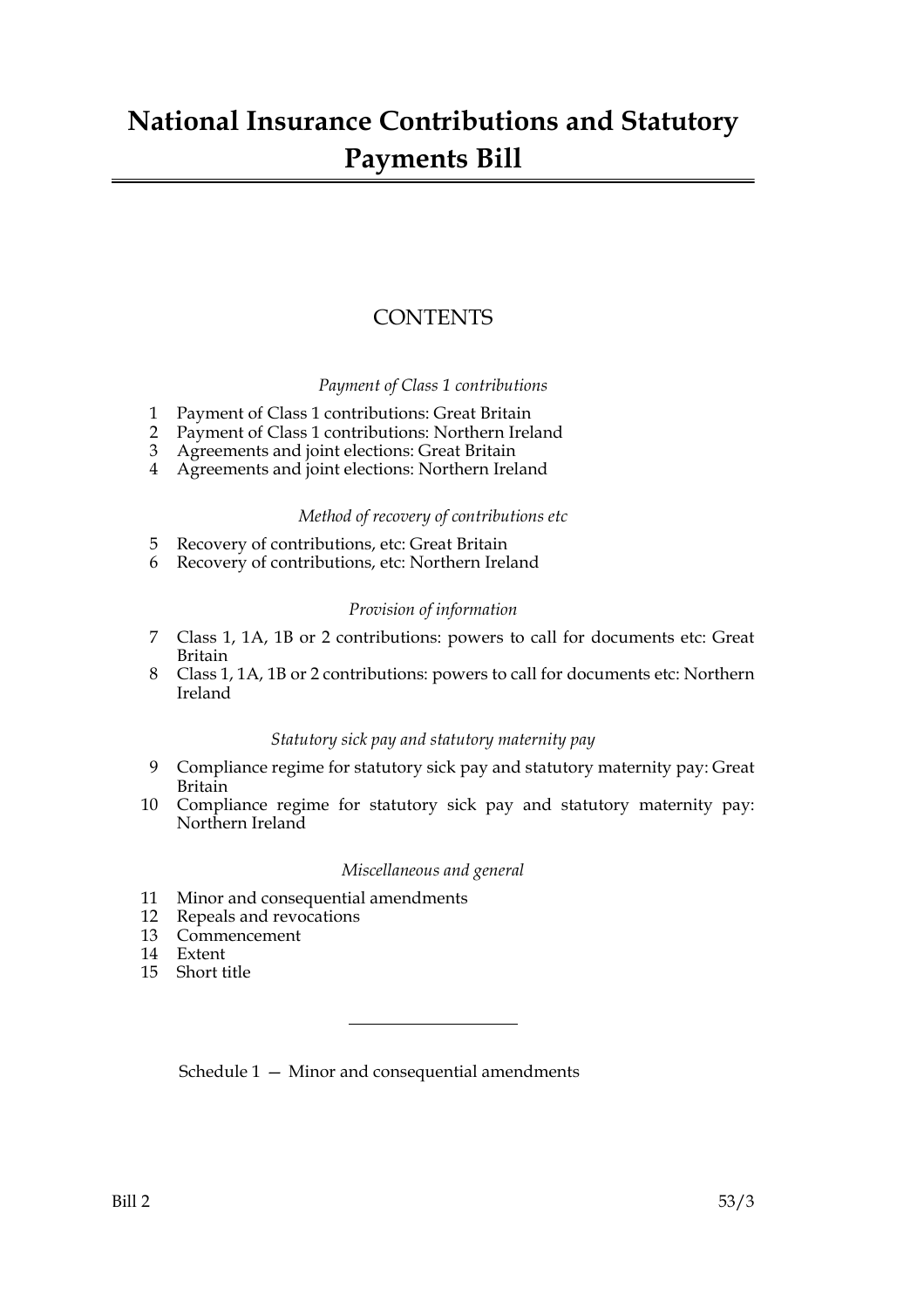Schedule 2 — Repeals and revocations Part 1 — Repeals Part 2 — Revocations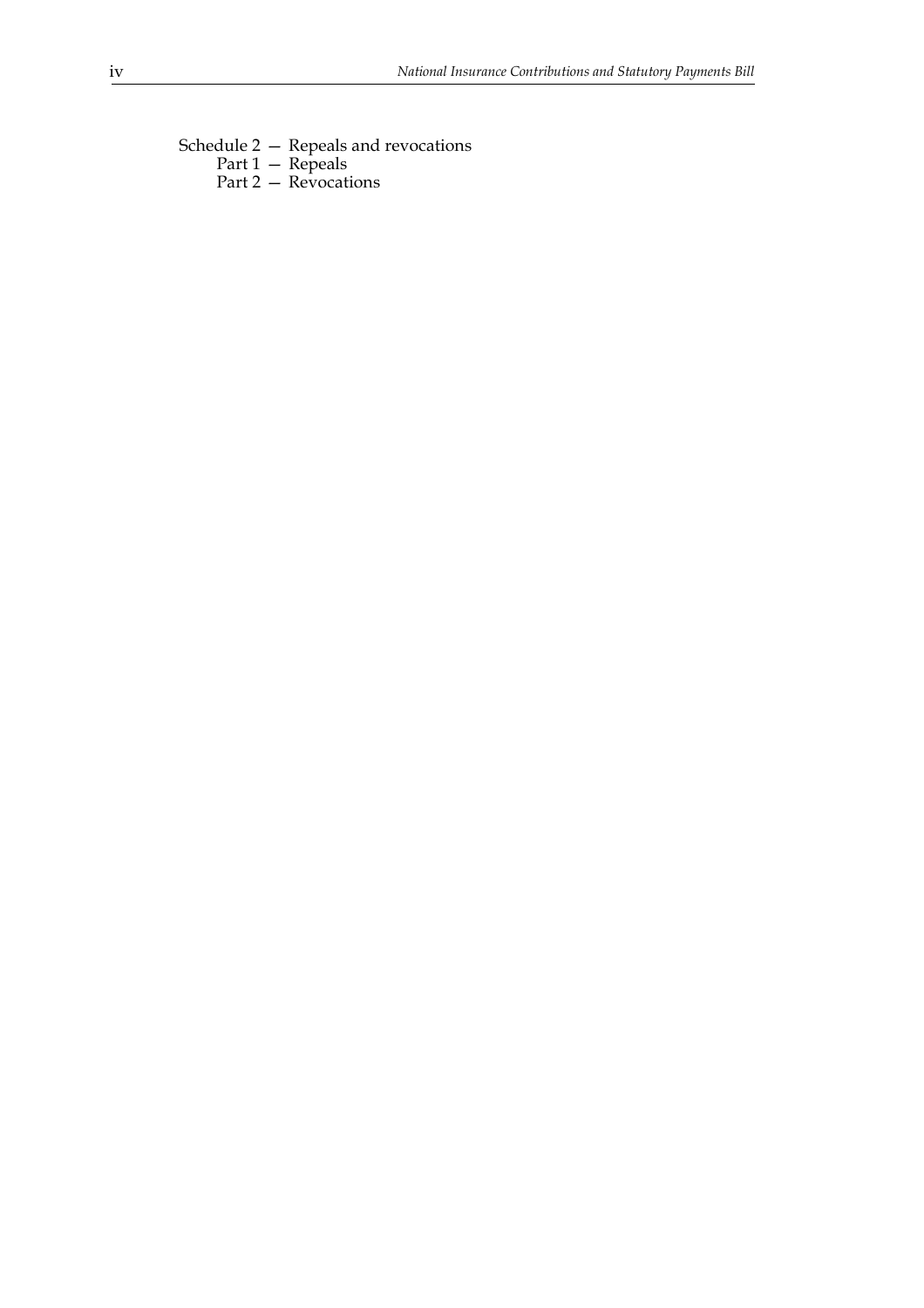# A **BILL** TO

Make provision relating to the payment and administration of national insurance contributions and the provision of information in connection with the payment of statutory sick pay and statutory maternity pay, and for connected purposes.

E IT ENACTED by the Queen's most Excellent Majesty, by and with the advice and consent of the Lords Spiritual and Temporal, and Commons, in this present **B** E IT ENACTED by the Queen's most Excellent Majesty, by and with consent of the Lords Spiritual and Temporal, and Commons, Parliament assembled, and by the authority of the same, as follows:  $-$ 

#### *Payment of Class 1 contributions*

#### **1 Payment of Class 1 contributions: Great Britain**

- (1) Paragraph 3 of Schedule 1 to the Social Security Contributions and Benefits Act 1992 (c. 4) (method of paying Class 1 contributions) is amended as follows.
- (2) In sub-paragraph (3) (deduction of contributions from earnings) for "subparagraph  $(4)$ " substitute "sub-paragraphs  $(3A)$  to  $(5)$ ".
- (3) After that sub-paragraph insert—
	- "(3A) Sub-paragraph (3B) applies where a person ("the employee") who is employed by a particular employer ("the employer") receives earnings in a form other than money ("non-monetary earnings") from the employer in a tax year.
		- (3B) If and to the extent that regulations so provide, the employer may recover from the employee, in the prescribed manner, any primary Class 1 contributions paid or to be paid by him on the employee's behalf in respect of those earnings."
- (4) In sub-paragraph (4) (contributions in respect of ex-employees), in paragraph (b) for "earnings" to the end substitute "or in the next tax year non-monetary earnings."
- (5) In sub-paragraph (5) (recovery of contributions in a case where sub-paragraph (4) applies) omit from "or" at the end of paragraph (a) to the end.

*15*

*20*

*10*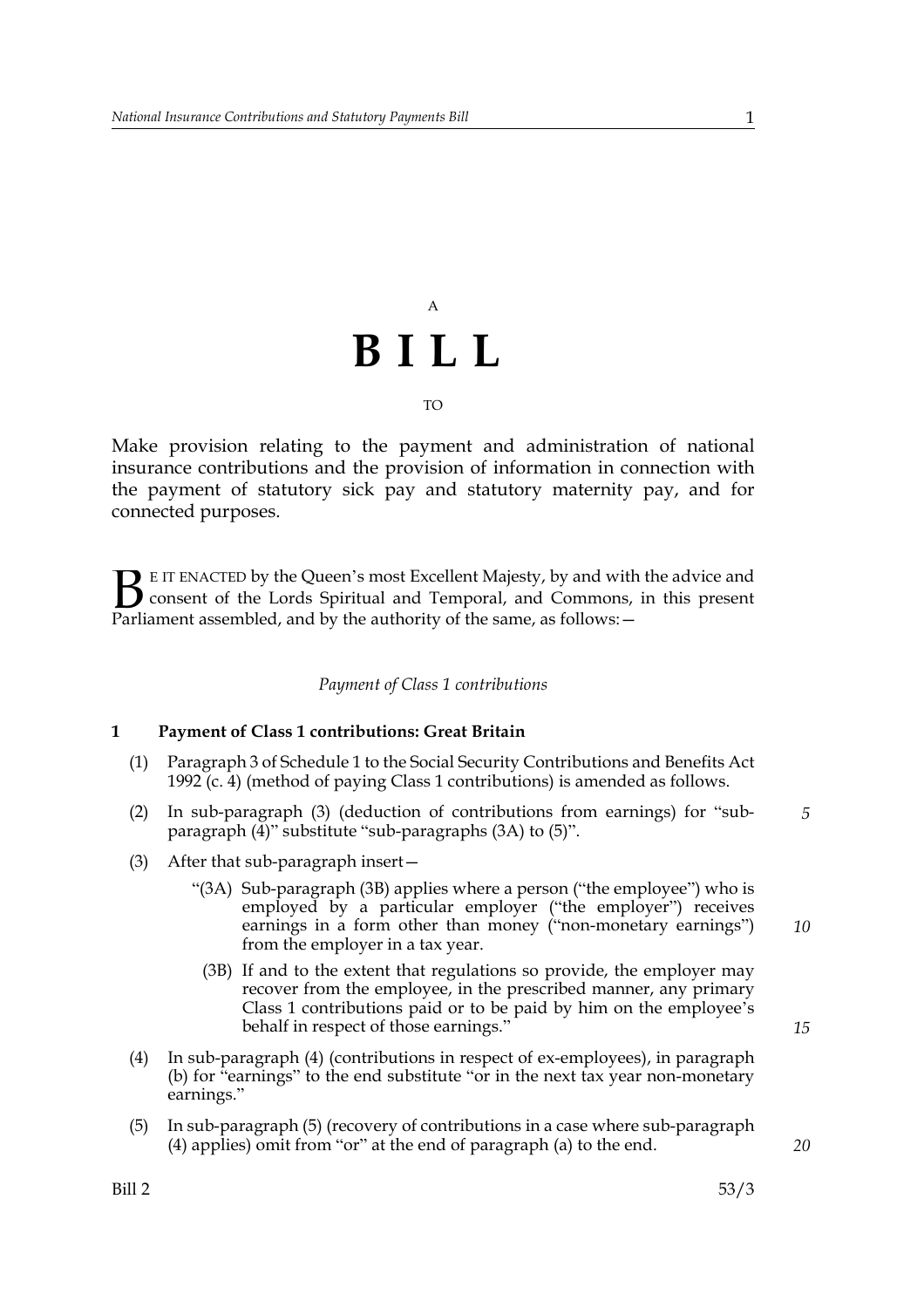#### **2 Payment of Class 1 contributions: Northern Ireland**

- (1) Paragraph 3 of Schedule 1 to the Social Security Contributions and Benefits (Northern Ireland) Act 1992 (c. 7) (method of paying Class 1 contributions) is amended as follows.
- (2) In sub-paragraph (3) (deduction of contributions from earnings) for "subparagraph (4)" substitute "sub-paragraphs (3A) to (5)".
- (3) After that sub-paragraph insert—
	- "(3A) Sub-paragraph (3B) applies where a person ("the employee") who is employed by a particular employer ("the employer") receives earnings in a form other than money ("non-monetary earnings") from the employer in a tax year.
		- (3B) If and to the extent that regulations so provide, the employer may recover from the employee, in the prescribed manner, any primary Class 1 contributions paid or to be paid by him on the employee's behalf in respect of those earnings."
- (4) In sub-paragraph (4) (contributions in respect of ex-employees), in paragraph (b) for "earnings" to the end substitute "or in the next tax year non-monetary earnings."
- (5) In sub-paragraph (5) (recovery of contributions in a case where sub-paragraph (4) applies) omit from "or" at the end of paragraph (a) to the end.

**3 Agreements and joint elections: Great Britain**

- (1) Schedule 1 to the Social Security Contributions and Benefits Act 1992 (c. 4) (supplementary provisions relating to Class 1 contributions) is amended as follows.
- (2) In paragraph 3A (restrictions on recovery of employer's contributions)—
	- (a) in sub-paragraph (2) for "a gain" to the end substitute "relevant employment income of that earner.", and
	- (b) after that sub-paragraph insert—
		- "(2A) But an agreement in respect of relevant employment income is to be disregarded for the purposes of sub-paragraph (2) to the extent that it relates to relevant employment income which is employment income of the earner by virtue of Chapter 3A of Part 7 of ITEPA 2003 (employment income: securities with artificially depressed market value).
			- (2B) For the purposes of sub-paragraphs (2) and (2A) "relevant employment income", in relation to the earner, means— *35*
				- (a) an amount that counts as employment income of the earner under section 426 of ITEPA 2003 (restricted securities: charge on certain post-acquisition events),
				- (b) an amount that counts as employment income of the earner under section 438 of that Act (convertible securities: charge on certain post-acquisition events), or *40*
				- (c) a gain that is treated as remuneration derived from the earner's employment by virtue of section  $4(4)(a)$ above." *45*

*15*

*20*

*25*

*30*

*10*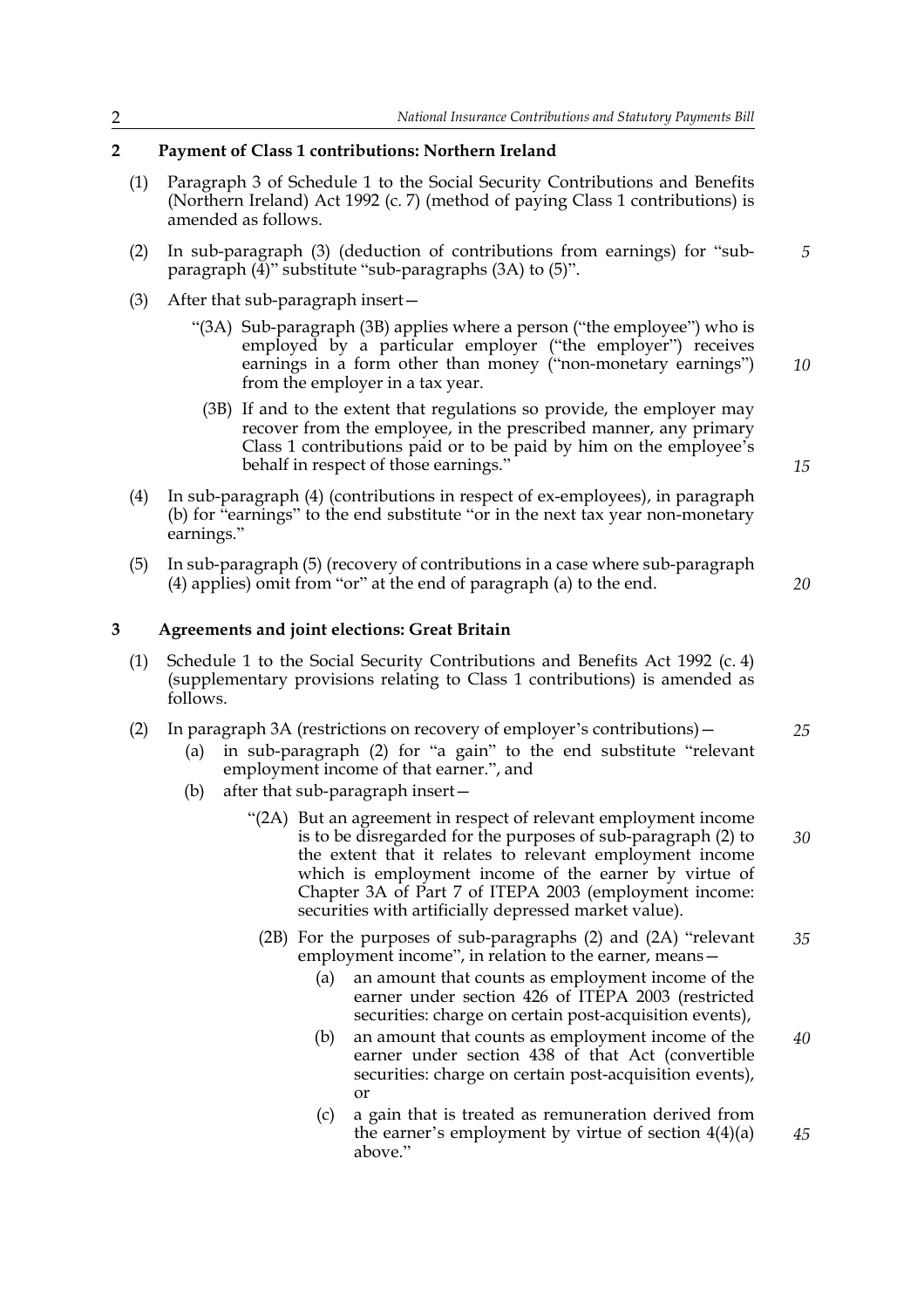- (3) In paragraph 3B (transfer of liability to be borne by the earner)  $-$ 
	- (a) in sub-paragraph  $(1)$ , in paragraph  $(a)$  -
		- (i) for "share option gains by the earner" substitute "relevant employment income of the earner", and
		- (ii) for "such gains" substitute "such income",
	- (b) after that sub-paragraph insert—
		- "(1A) In this paragraph "relevant employment income", in relation to the earner, means—
			- (a) an amount that counts as employment income of the earner under section 426 of ITEPA 2003 (restricted securities: charge on certain post-acquisition events), *10*
			- (b) an amount that counts as employment income of the earner under section 438 of that Act (convertible securities: charge on certain post-acquisition events), or
			- (c) a gain that is treated as remuneration derived from the earner's employment by virtue of section  $4(4)(a)$ above,

and references to contributions on relevant employment income are references to any secondary Class 1 contributions payable in respect of that income.", *20*

- (c) in sub-paragraph (2)(b) for "share option gains by the earner, or the part of them" substitute "relevant employment income of the earner, or the part of it",
- (d) in sub-paragraph (3) for "sub-paragraph  $(7)(b)$ " substitute "subparagraphs  $(7)(b)$  and  $(7B)$ ", *25*
- (e) in sub-paragraph (7)(b) for "on share option" to the end substitute "on relevant employment income if—
	- (i) that income is within sub-paragraph  $(1A)(a)$ or (b) and the securities, or interest in securities, to which it relates were or was acquired after the withdrawal date, or *30*
	- (ii) that income is within sub-paragraph  $(1A)(c)$ and the right to acquire securities to which it relates was acquired after that date.",
- (f) after sub-paragraph (7) insert—

"(7A) In sub-paragraph (7)(b) "the withdrawal date" means -

- (a) the date on which notice of the withdrawal of the approval is given, or
- (b) such later date as the Inland Revenue may specify in that notice. *40*
- (7B) An election is void for the purposes of sub-paragraph (1) to the extent that it relates to relevant employment income which is employment income of the earner by virtue of Chapter 3A of Part 7 of ITEPA 2003 (employment income: securities with artificially depressed market value).",
- (g) for sub-paragraph  $(10)$  substitute
	- "(10) Subject to sub-paragraph (12) below, an election under subparagraph (1) above shall not apply to any contributions in respect of income which, before the election was made,

*5*

*15*

*35*

*45*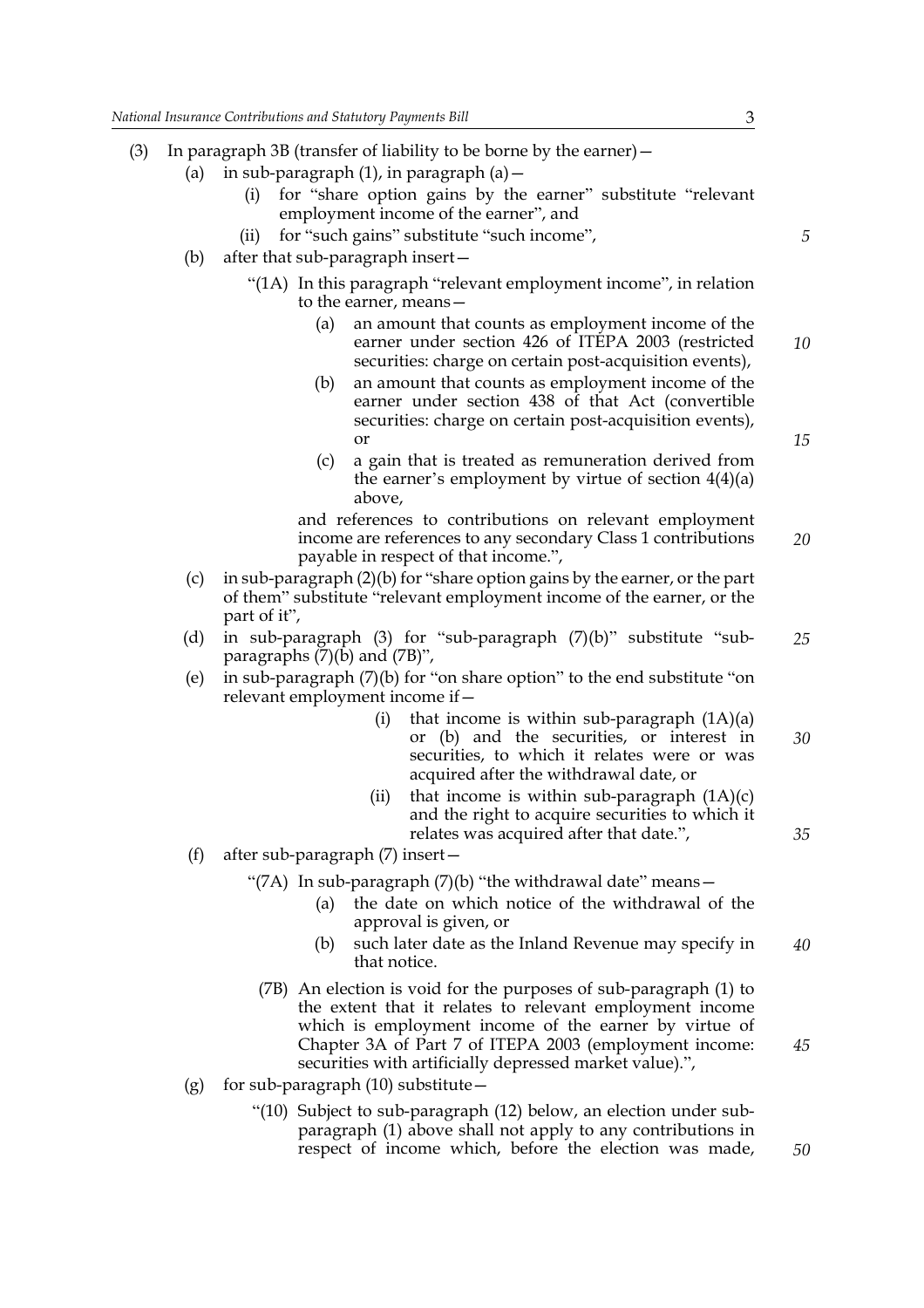counted as employment income for a tax year by virtue of Part 7 of ITEPA 2003.", and

- (h) omit sub-paragraph (13).
- (4) The amendments made by this section have effect in relation to—
	- (a) agreements entered into after the date of commencement of this section which are in respect of post-commencement employment income, and
	- (b) elections made after that date.
- (5) For the purposes of subsection (4), "post-commencement employment income" means income which is relevant employment income within paragraph 3A(2B) of Schedule 1 to the Social Security Contributions and Benefits Act 1992 (c. 4) which, after the date of commencement of this section, counts as employment income for a tax year by virtue of Part 7 of the Income Tax (Earnings and Pensions) Act 2003 (c. 1). *10*

#### **4 Agreements and joint elections: Northern Ireland**

- (1) Schedule 1 to the Social Security Contributions and Benefits (Northern Ireland) Act 1992 (c. 7) (supplementary provisions relating to Class 1 contributions) is amended as follows. *15*
- (2) In paragraph 3A (restrictions on recovery of employer's contributions)—
	- (a) in sub-paragraph (2) for "a gain" to the end substitute "relevant employment income of that earner.", and
	- (b) after that sub-paragraph insert—
		- "(2A) But an agreement in respect of relevant employment income is to be disregarded for the purposes of sub-paragraph (2) to the extent that it relates to relevant employment income which is employment income of the earner by virtue of Chapter 3A of Part 7 of ITEPA 2003 (employment income: securities with artificially depressed market value).
			- (2B) For the purposes of sub-paragraphs (2) and (2A) "relevant employment income", in relation to the earner, means—
				- (a) an amount that counts as employment income of the earner under section 426 of ITEPA 2003 (restricted securities: charge on certain post-acquisition events), *30*
				- (b) an amount that counts as employment income of the earner under section 438 of that Act (convertible securities: charge on certain post-acquisition events), or *35*
				- (c) a gain that is treated as remuneration derived from the earner's employment by virtue of section  $4(4)(a)$ above."

#### (3) In paragraph 3B (transfer of liability to be borne by the earner)—

- (a) in sub-paragraph  $(1)$ , in paragraph  $(a)$  -
	- (i) for "share option gains by the earner" substitute "relevant employment income of the earner", and
	- (ii) for "such gains" substitute "such income",
- (b) after that sub-paragraph insert—
	- "(1A) In this paragraph "relevant employment income", in relation to the earner, means—

*45*

*40*

*5*

*20*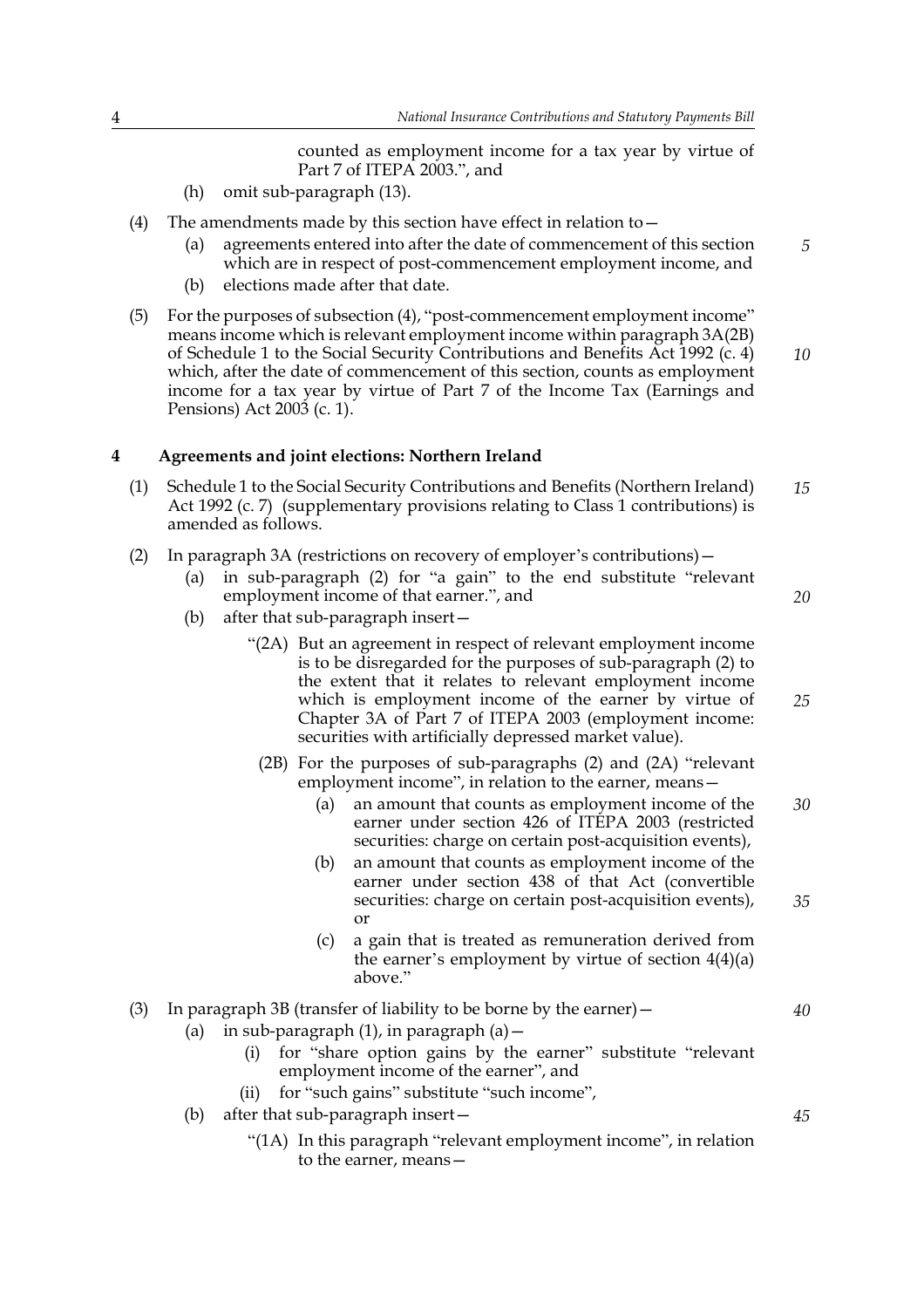- (a) an amount that counts as employment income of the earner under section 426 of ITEPA 2003 (restricted securities: charge on certain post-acquisition events),
- (b) an amount that counts as employment income of the earner under section 438 of that Act (convertible securities: charge on certain post-acquisition events), or
- (c) a gain that is treated as remuneration derived from the earner's employment by virtue of section  $4(4)(a)$ above,

and references to contributions on relevant employment income are references to any secondary Class 1 contributions payable in respect of that income.",

- (c) in sub-paragraph (2)(b) for "share option gains by the earner, or the part of them" substitute "relevant employment income of the earner, or the part of it",
- (d) in sub-paragraph (3) for "sub-paragraph (7)(b)" substitute "subparagraphs  $(7)(\bar{b})$  and  $(7B)$ ",
- (e) in sub-paragraph (7)(b) for "on share option" to the end substitute "on relevant employment income if—
	- (i) that income is within sub-paragraph  $(1A)(a)$ or (b) and the securities, or interest in securities, to which it relates were or was acquired after the withdrawal date, or
	- (ii) that income is within sub-paragraph  $(1A)(c)$ and the right to acquire securities to which it relates was acquired after that date.",
- (f) after sub-paragraph (7) insert—

"(7A) In sub-paragraph (7)(b) "the withdrawal date" means—

- (a) the date on which notice of the withdrawal of the approval is given, or *30*
- (b) such later date as the Inland Revenue may specify in that notice.
- (7B) An election is void for the purposes of sub-paragraph (1) to the extent that it relates to relevant employment income which is employment income of the earner by virtue of Chapter 3A of Part 7 of ITEPA 2003 (employment income: securities with artificially depressed market value).",
- (g) for sub-paragraph  $(10)$  substitute
	- "(10) Subject to sub-paragraph (12) below, an election under subparagraph (1) above shall not apply to any contributions in respect of income which, before the election was made, counted as employment income for a tax year by virtue of Part 7 of ITEPA 2003.", and *40*

(h) omit sub-paragraph (13).

- (4) The amendments made by this section have effect in relation to  $-$ 
	- (a) agreements entered into after the date of commencement of this section which are in respect of post-commencement employment income, and
	- (b) elections made after that date.

*20*

*5*

*10*

*15*

*25*

*45*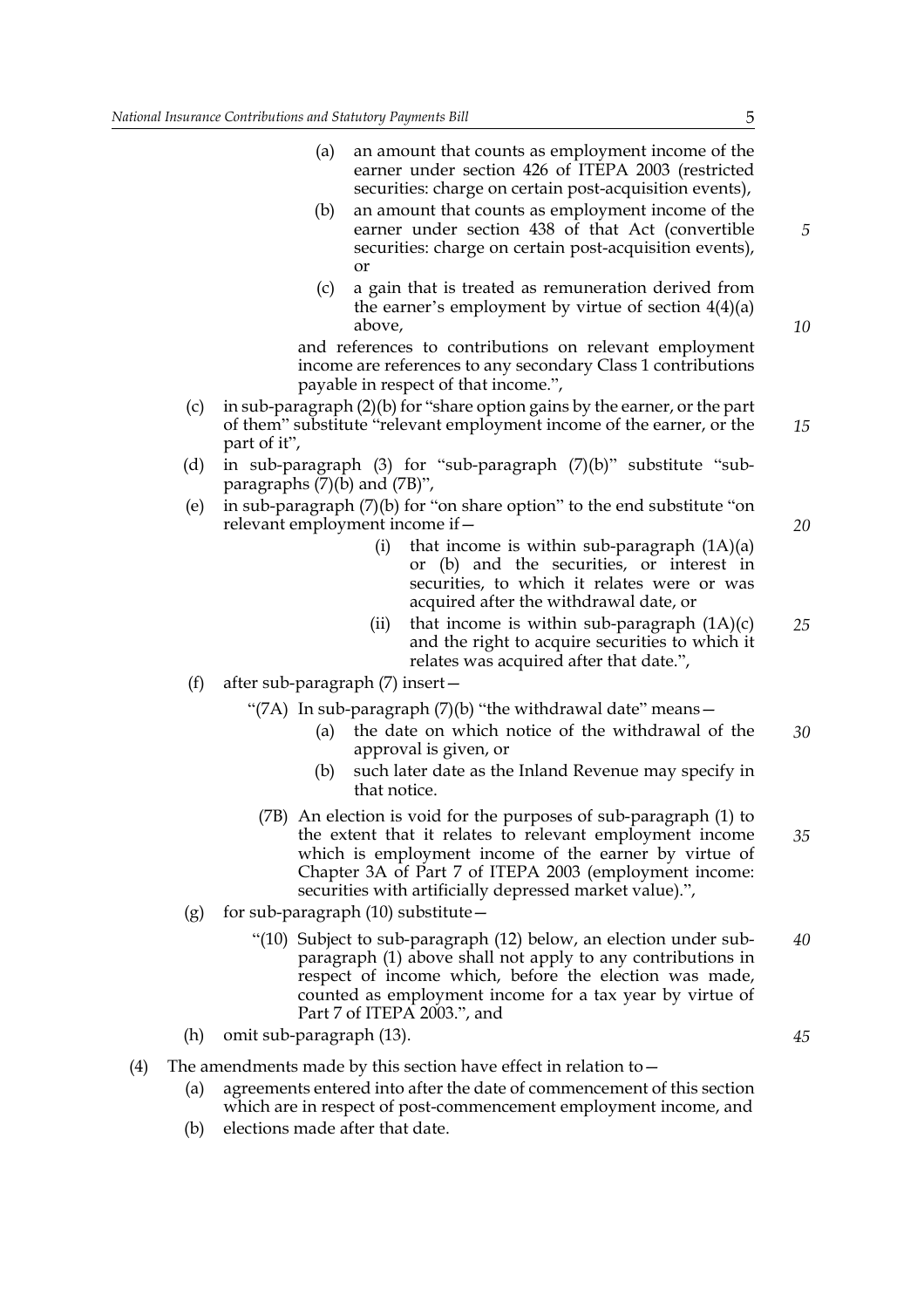(5) For the purposes of subsection (4), "post-commencement employment income" means income which is relevant employment income within paragraph 3A(2B) of Schedule 1 to the Social Security Contributions and Benefits (Northern Ireland) Act 1992 (c. 7) which, after the date of commencement of this section, counts as employment income for a tax year by virtue of Part 7 of the Income Tax (Earnings and Pensions) Act 2003 (c. 1).

*Method of recovery of contributions etc*

#### **5 Recovery of contributions, etc: Great Britain**

- (1) In section 121A(1)(b) of the Social Security Administration Act 1992 (c. 5) (time limit for compliance with certificate of non-payment of contributions, etc in England and Wales), for "30 days" substitute "7 days".
- (2) In section 121B(1) of that Act (time limit for compliance with certificate of nonpayment of contributions, etc in Scotland), for "30 days" substitute "14 days".
- (3) In section 121C of that Act (liability of directors etc for company's contributions), after subsection (8) insert—
	- "(8A) The amount which an officer is liable to pay under this section is to be recovered in the same manner as a Class 1 contribution to which regulations under paragraph 6 of Schedule 1 to the Contributions and Benefits Act apply and for this purpose references in those regulations to Class 1 contributions are to be construed accordingly."
- (4) After paragraph 7B of Schedule 1 to the Social Security Contributions and Benefits Act 1992 (c. 4) (collection of contributions otherwise than through PAYE system) insert—
	- "7BZA(1) The Inland Revenue may by regulations provide for Class 1, Class 1A, Class 1B or Class 2 contributions to which regulations under paragraph 7B apply to be recovered in a similar manner to income tax. *25*
		- (2) Regulations under sub-paragraph (1) may apply or extend with or without modification in relation to such contributions any of the provisions of the Income Tax Acts or of PAYE regulations.
		- (3) Any reference to contributions in this paragraph shall be construed as including a reference to any interest or penalty payable, in respect of contributions, by virtue of regulations under paragraph (e) or (h) of paragraph 7B(2)."

#### **6 Recovery of contributions, etc: Northern Ireland**

(1) For section 115A of the Social Security Administration (Northern Ireland) Act 1992 (c. 8) (recovery of contributions, etc) substitute—

#### **"115A Recovery of contributions, etc**

- $(1)$  If  $-$ 
	- (a) a person is served at any time with a copy of a certificate under section 112(1), and *40*
	- (b) he neglects or refuses to pay the contributions, interest or penalty to which the certificate relates within 7 days of that time,

*15*

*10*

*5*

*20*

*30*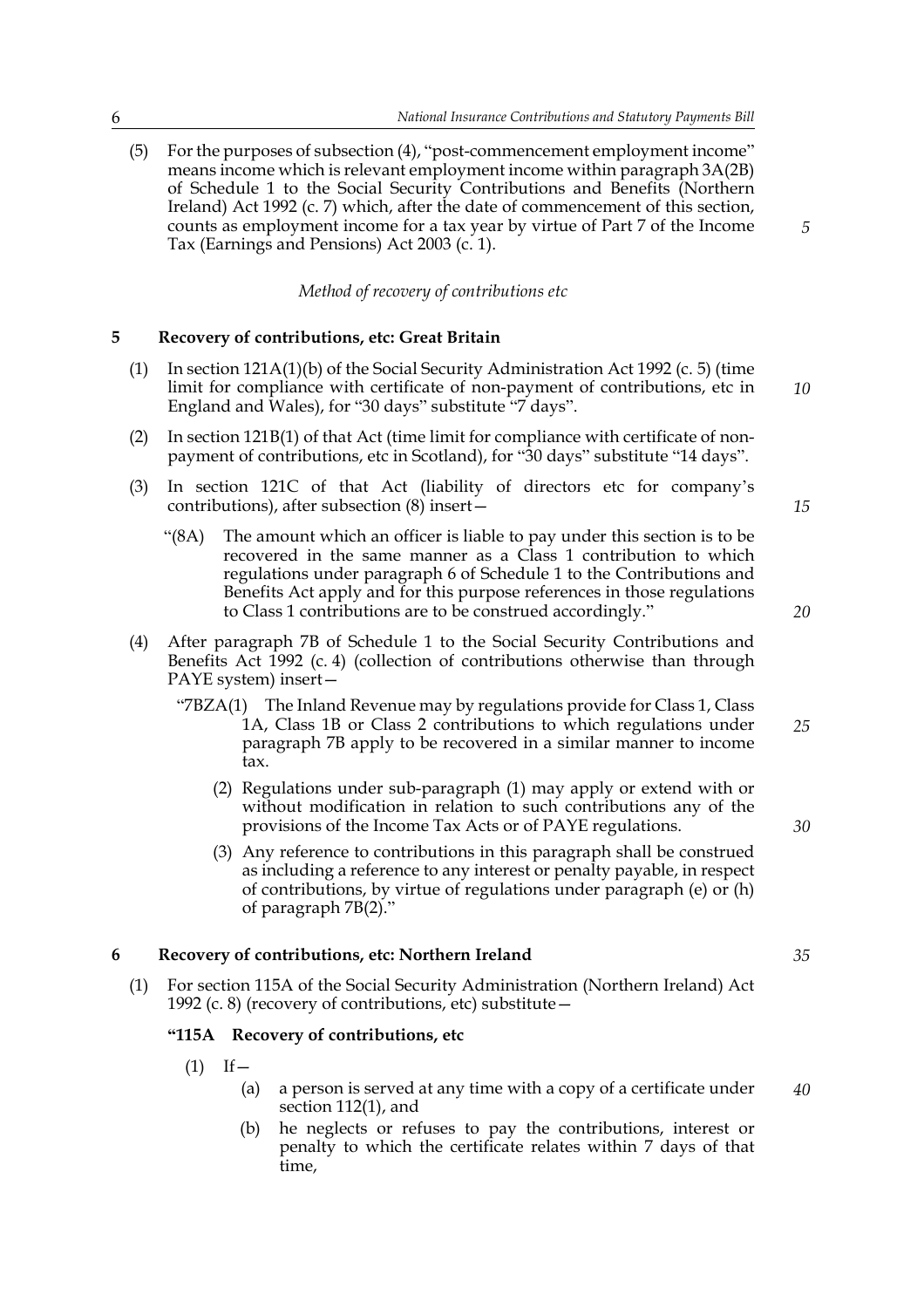an authorised officer may distrain upon the goods and chattels of that person ("the person in default").

- (2) For the purpose of levying any such distress, a justice of the peace, on being satisfied by a complaint on oath that there is reasonable ground for believing that the conditions in subsection (1) are fulfilled, may issue a warrant in writing authorising the authorised officer to enter in the daytime, by force if necessary, any premises to which this section applies, calling on the assistance of any constable.
- (3) Every such constable shall, when so required, assist the authorised officer in the execution of the warrant and in levying the distress in the premises. *10*
- (4) A warrant to enter premises by force shall be executed by the authorised officer, or under his direction and in his presence.
- (5) A distress levied by the authorised officer shall be kept for 5 days, and any costs or charges shall be borne by the person in default.
- (6) If the person in default does not pay the sum due, together with the costs and charges, the distress shall be appraised by one or more independent persons appointed by the authorised officer, and shall be sold by public auction by the authorised officer for payment of the sum due and all costs and charges.
- (7) Any surplus arising from the distress, after the deduction of the costs and charges and of the sum due, shall be paid to the owner of the goods distrained.
- (8) Regulations made by the Inland Revenue may make provision with respect to—
	- (a) the fees chargeable on or in connection with the levying of distress; and
	- (b) the costs and charges recoverable where distress has been levied.
- (9) In this section "authorised officer" means an officer of the Inland Revenue authorised by them for the purposes of this section. *30*
- (10) The premises to which this section applies are premises where an authorised officer has reasonable grounds for believing that—
	- (a) any persons are employed, or
	- (b) a trade or business is being carried on;

but this section does not apply to a private dwelling-house unless an authorised officer has reasonable grounds for believing that a trade or business is being carried on from the dwelling-house and that the trade or business is not also being carried on from premises other than a dwelling-house."

- (2) In section 115B of that Act (liability of directors etc for company's contributions), after subsection (8) insert—
	- "(8A) The amount which an officer is liable to pay under this section is to be recovered in the same manner as a Class 1 contribution to which regulations under paragraph 6 of Schedule 1 to the Contributions and Benefits Act apply and for this purpose references in those regulations to Class 1 contributions are to be construed accordingly."

*25*

*15*

*20*

*35*

*40*

*45*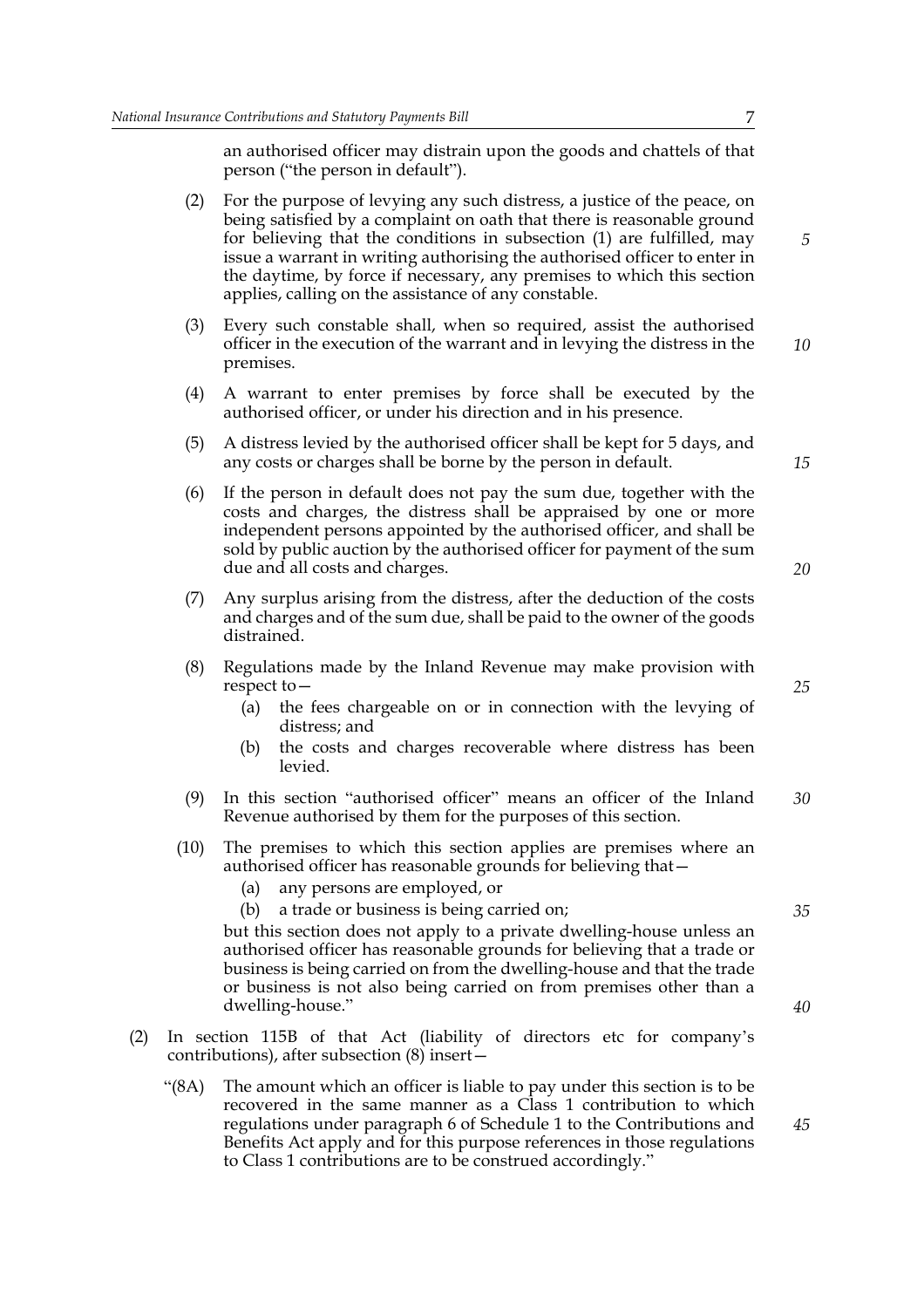- (3) After paragraph 7B of Schedule 1 to the Social Security Contributions and Benefits (Northern Ireland) Act 1992 (c. 7) (collection of contributions otherwise than through PAYE system) insert—
	- "7BZA(1) The Inland Revenue may by regulations provide for Class 1, Class 1A, Class 1B or Class 2 contributions to which regulations under paragraph 7B apply to be recovered in a similar manner to income tax.
		- (2) Regulations under sub-paragraph (1) may apply or extend with or without modification in relation to such contributions any of the provisions of the Income Tax Acts or of PAYE regulations.
		- (3) Any reference to contributions in this paragraph shall be construed as including a reference to any interest or penalty payable, in respect of contributions, by virtue of regulations under paragraph (e) or (h) of paragraph 7B(2)."

*Provision of information*

#### **7 Class 1, 1A, 1B or 2 contributions: powers to call for documents etc: Great Britain**

For section 110ZA of the Social Security Administration Act 1992 (c. 5) (powers exercisable by officers of Inland Revenue) substitute—

#### **"110ZA Class 1, 1A, 1B or 2 contributions: powers to call for documents etc** *20*

- (1) Section 20 of the Taxes Management Act 1970 (power to call for documents etc) applies (with sections 20B and 20BB) in relation to a person's liability to pay relevant contributions as it applies in relation to a person's tax liability (but subject to the modifications provided by subsection (2)).
- (2) Those sections apply as if  $-$ 
	- (a) the references to the taxpayer, a taxpayer or a class of taxpayers were to the person, a person or a class of persons required to pay relevant contributions,
	- (b) the references to an inspector were to an officer of the Inland Revenue, *30*
	- (c) the references to any provision of the Taxes Acts were to any provision of this Act or the Contributions and Benefits Act relating to relevant contributions,
	- (d) the references to the assessment or collection of tax were to the assessment of liability for, and payment of, relevant contributions, *35*
	- (e) the reference to an appeal relating to tax were to an appeal relating to relevant contributions, and
	- (f) the reference to believing that tax has been, or may have been, lost to the Crown were to believing that the Crown has, or may have, incurred a loss.
- (3) In this section "relevant contributions" means Class 1, Class 1A, Class 1B or Class 2 contributions."

*15*

*5*

*10*

*25*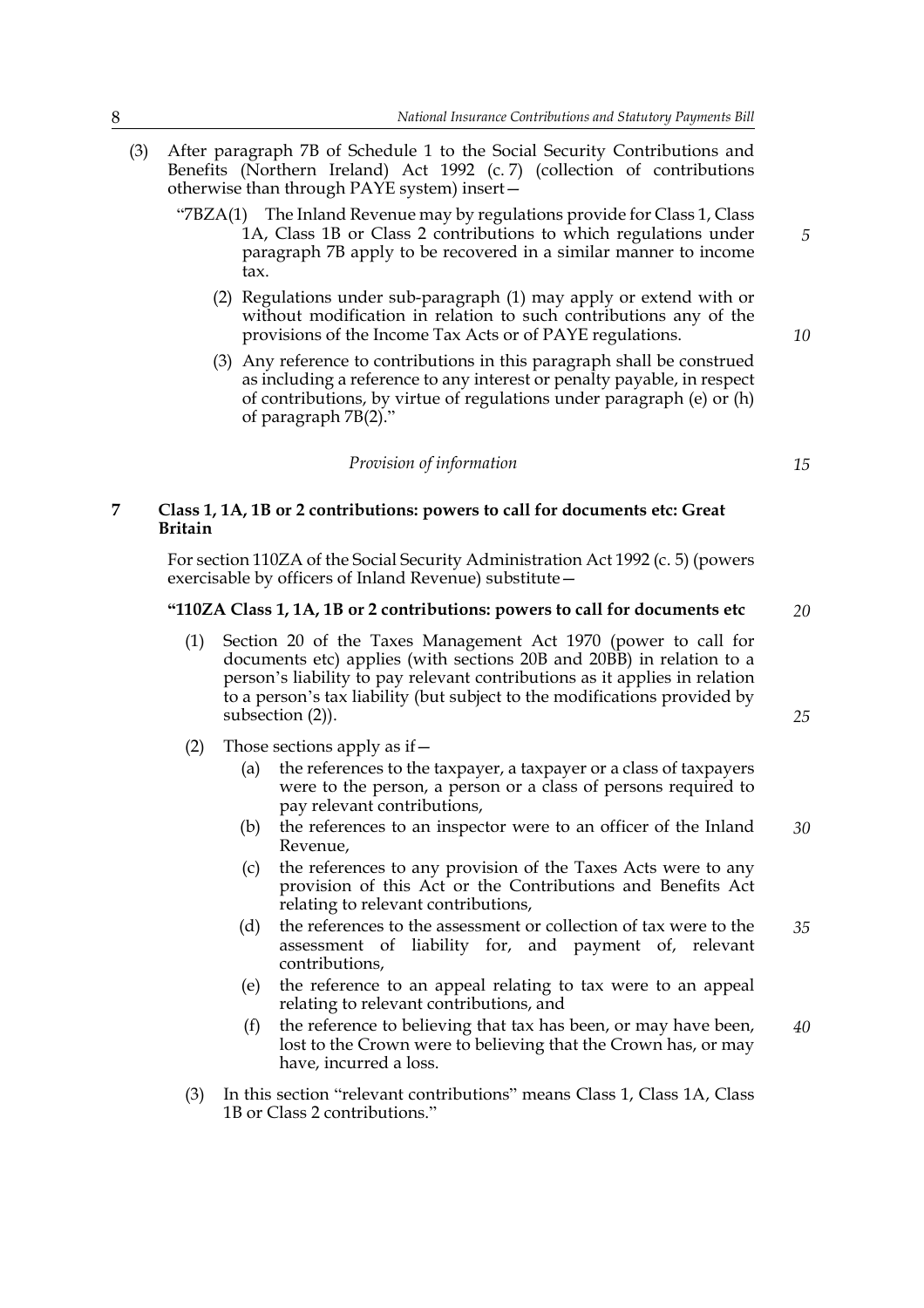#### **8 Class 1, 1A, 1B or 2 contributions: powers to call for documents etc: Northern Ireland**

For section 104ZA of the Social Security Administration (Northern Ireland) Act 1992 (c. 8) (powers exercisable by officers of Inland Revenue) substitute—

#### **"104ZA Class 1, 1A, 1B or 2 contributions: powers to call for documents etc**

- (1) Section 20 of the Taxes Management Act 1970 (power to call for documents etc) applies (with sections 20B and 20BB) in relation to a person's liability to pay relevant contributions as it applies in relation to a person's tax liability (but subject to the modifications provided by subsection (2)).
- (2) Those sections apply as if  $-$ 
	- (a) the references to the taxpayer, a taxpayer or a class of taxpayers were to the person, a person or a class of persons required to pay relevant contributions,
	- (b) the references to an inspector were to an officer of the Inland Revenue, *15*
	- (c) the references to any provision of the Taxes Acts were to any provision of this Act or the Contributions and Benefits Act relating to relevant contributions,
	- (d) the references to the assessment or collection of tax were to the assessment of liability for, and payment of, relevant contributions, *20*
	- (e) the reference to an appeal relating to tax were to an appeal relating to relevant contributions, and
	- (f) the reference to believing that tax has been, or may have been, lost to the Crown were to believing that the Crown has, or may have, incurred a loss. *25*
- (3) In this section "relevant contributions" means Class 1, Class 1A, Class 1B or Class 2 contributions."

*Statutory sick pay and statutory maternity pay*

#### **9 Compliance regime for statutory sick pay and statutory maternity pay: Great Britain**

- (1) The Social Security Administration Act 1992 (c. 5) is amended as follows.
- (2) In section 130 (duties of employers: statutory sick pay and claims for other benefits), after subsection (4) insert—
	- "(5) Regulations made with the concurrence of the Inland Revenue may require employers to produce wages sheets and other documents and records to officers of the Inland Revenue, within a prescribed period, for the purpose of enabling them to satisfy themselves that statutory sick pay has been paid, and is being paid, in accordance with regulations under section 5 above, to employees or former employees who are entitled to it."
- (3) In section 132 (duties of employers: statutory maternity pay and claims for

*35*

*40*

*30*

*5*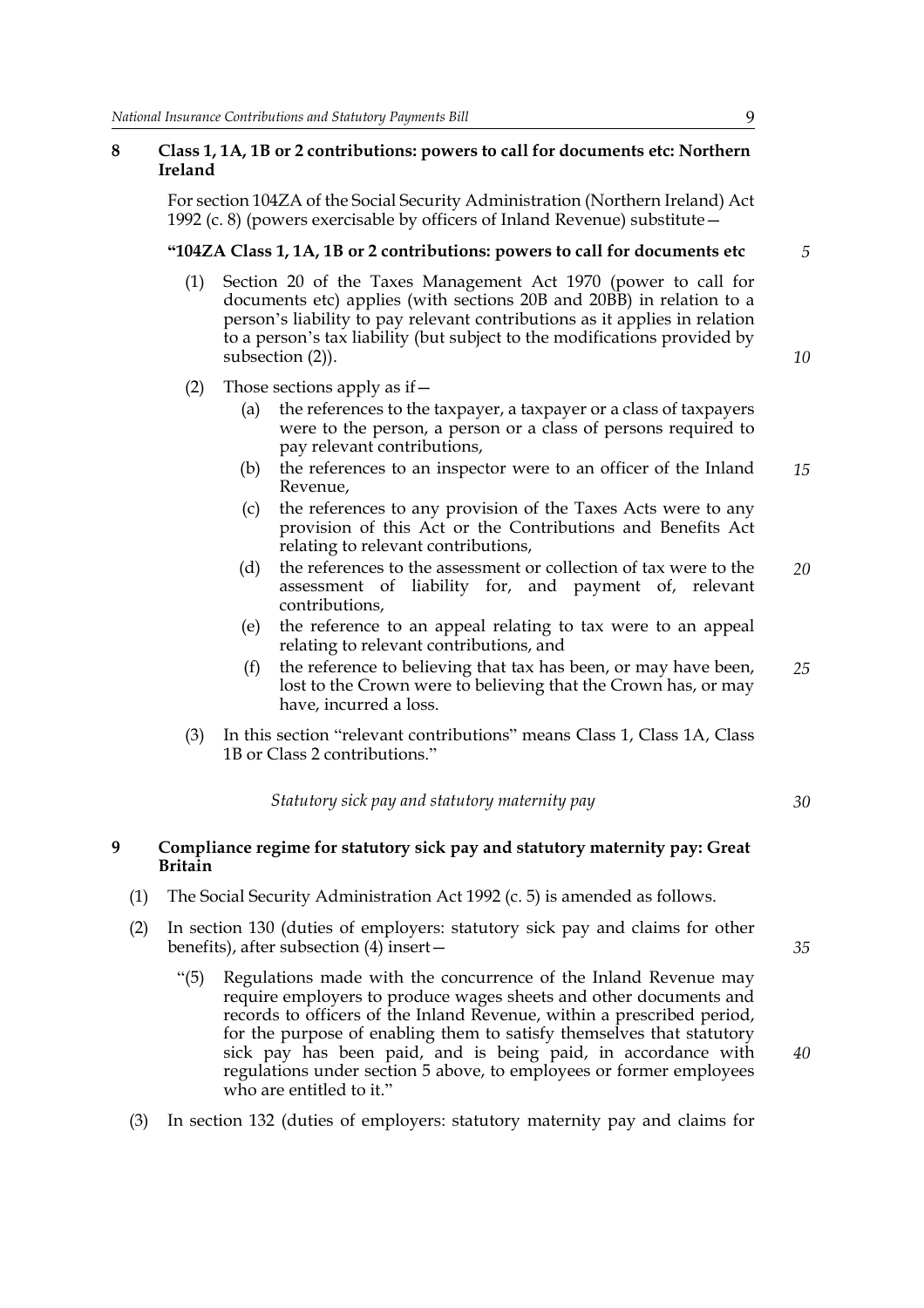other benefits), after subsection (3) insert—

- "(4) Regulations made with the concurrence of the Inland Revenue may require employers to produce wages sheets and other documents and records to officers of the Inland Revenue, within a prescribed period, for the purpose of enabling them to satisfy themselves that statutory maternity pay has been paid, and is being paid, in accordance with regulations under section 5 above, to employees or former employees who are entitled to it."
- (4) In section 113 (breach of regulations), in subsection (1A)(b) omit ", statutory sick pay or statutory maternity pay".

*10*

*20*

*25*

*5*

(5) After that section insert—

#### **"113A Statutory sick pay and statutory maternity pay: breach of regulations**

- (1) Where a person fails to produce any document or record, or provide any information, in accordance with—
	- (a) regulations under section  $5(1)(i)$  and  $(5)$ , so far as relating to statutory sick pay or statutory maternity pay, *15*
	- (b) regulations under section 130 or 132, or
	- (c) regulations under section 153(5)(b) of the Contributions and Benefits Act,

that person is liable to the penalties mentioned in subsection (2).

- (2) The penalties are—
	- (a) a penalty not exceeding £300, and
	- (b) if the failure continues after a penalty is imposed under paragraph (a), a further penalty or penalties not exceeding £60 for each day on which the failure continues after the day on which the penalty under that paragraph was imposed (but excluding any day for which a penalty under this paragraph has already been imposed).
- (3) Where a person fails to maintain a record in accordance with regulations under section 130 or 132, he is liable to a penalty not exceeding £3,000. *30*
- (4) No penalty may be imposed under subsection (1) at any time after the failure concerned has been remedied.
- (5) But subsection (4) does not apply to the imposition of a penalty under subsection (2)(a) in respect of a failure to produce any document or record in accordance with regulations under section 130(5) or 132(4).
- (6) Where, in the case of any employee, an employer refuses or repeatedly fails to make payments of statutory sick pay or statutory maternity pay in accordance with any regulations under section 5, the employer is liable to a penalty not exceeding £3,000.
- (7) Section 118(2) of the Taxes Management Act 1970 (extra time for compliance etc) applies for the purposes of subsections (1), (3) and (6) as it applies for the purposes of that Act.
- (8) Schedule 1 to the Employment Act 2002 (penalties relating to statutory paternity pay and statutory adoption pay: procedures and appeals)

*40*

*45*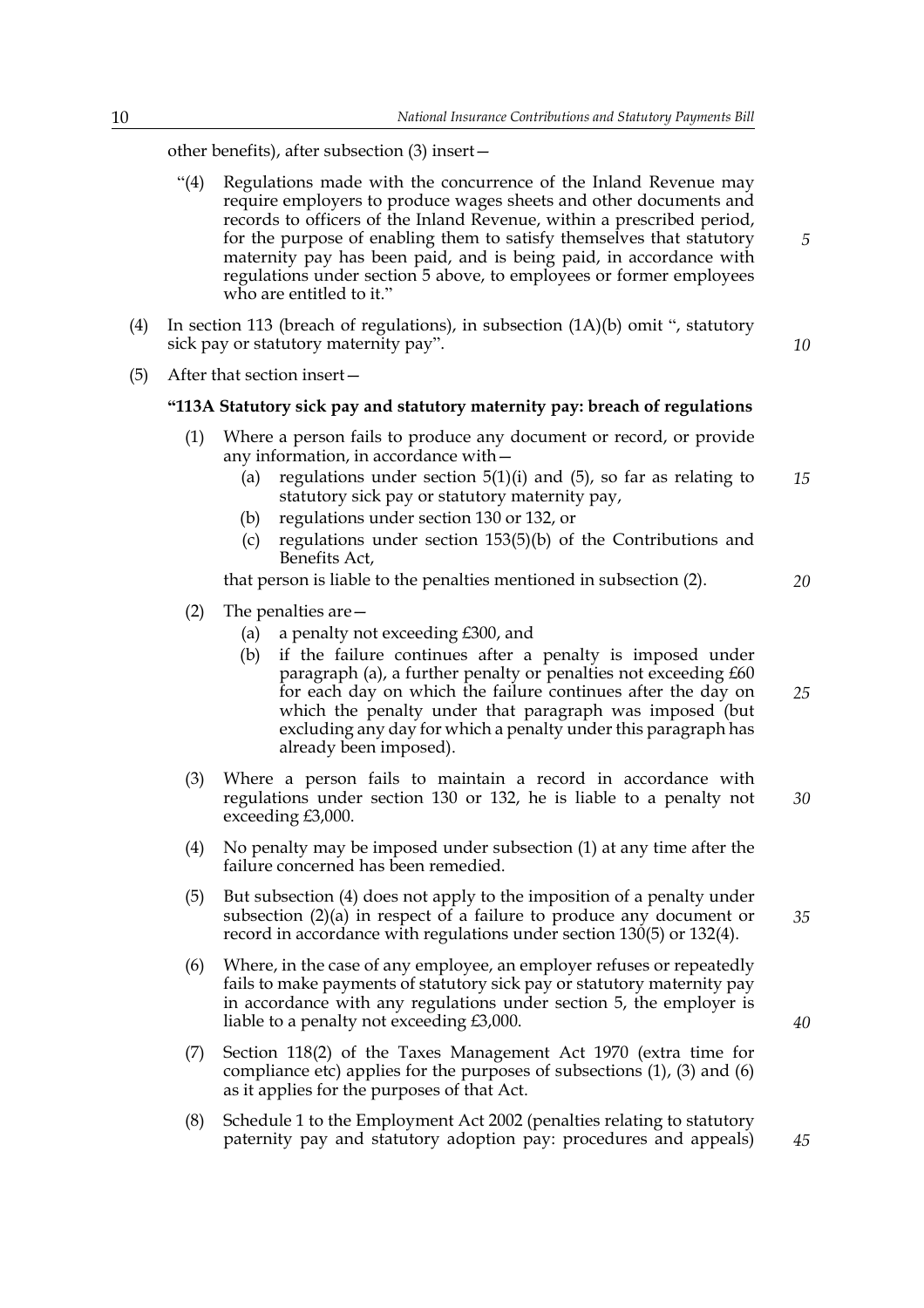applies in relation to penalties imposed under this section (with the modifications set out in subsection (9)).

- (9) That Schedule applies as if  $-$ 
	- (a) references to a penalty under section 11 or 12 of that Act were to a penalty under this section,
	- (b) in paragraph 1(2), the reference to section 11(2)(a) of that Act were to subsection (2)(a) of this section, and
	- (c) the provisions of the Taxes Management Act 1970 having effect in relation to an appeal mentioned in paragraph 3(2) of that Schedule did not include section 50(9) of that Act.

#### **113B Statutory sick pay and statutory maternity pay: fraud and negligence**

- (1) Where a person fraudulently or negligently—
	- (a) makes any incorrect statement or declaration in connection with establishing entitlement to statutory sick pay or statutory maternity pay, or
	- (b) produces any incorrect document or record or provides any incorrect information of a kind mentioned in—
		- (i) regulations under section  $5(1)(i)$  and  $(5)$ , so far as relating to statutory sick pay or statutory maternity pay,
		- (ii) regulations under section 130 or 132, or
		- (iii) regulations under section 153(5)(b) of the Contributions and Benefits Act,

he is liable to a penalty not exceeding £3,000.

- (2) Where an employer fraudulently or negligently makes an incorrect payment of statutory sick pay or statutory maternity pay, he is liable to a penalty not exceeding £3,000.
- (3) Where an employer fraudulently or negligently receives an overpayment in pursuance of regulations under section 167 of the Contributions and Benefits Act (statutory maternity pay: advance payments to employers), he is liable to a penalty not exceeding £3,000.
- (4) Schedule 1 to the Employment Act 2002 (penalties relating to statutory paternity pay and statutory adoption pay: procedures and appeals) applies in relation to penalties imposed under this section (with the modifications set out in subsection (5)).
- (5) That Schedule applies as if—
	- (a) references to a penalty under section 11 or 12 of that Act were to a penalty under this section, and
	- (b) the provisions of the Taxes Management Act 1970 having effect in relation to an appeal mentioned in paragraph 3(2) of that Schedule did not include section 50(9) of that Act."

#### **10 Compliance regime for statutory sick pay and statutory maternity pay: Northern Ireland**

- (1) The Social Security Administration (Northern Ireland) Act 1992 (c. 8) is amended as follows.
- (2) In section 122 (duties of employers: statutory sick pay and claims for other *45*

*20*

*15*

*5*

*10*

*30*

*25*

*40*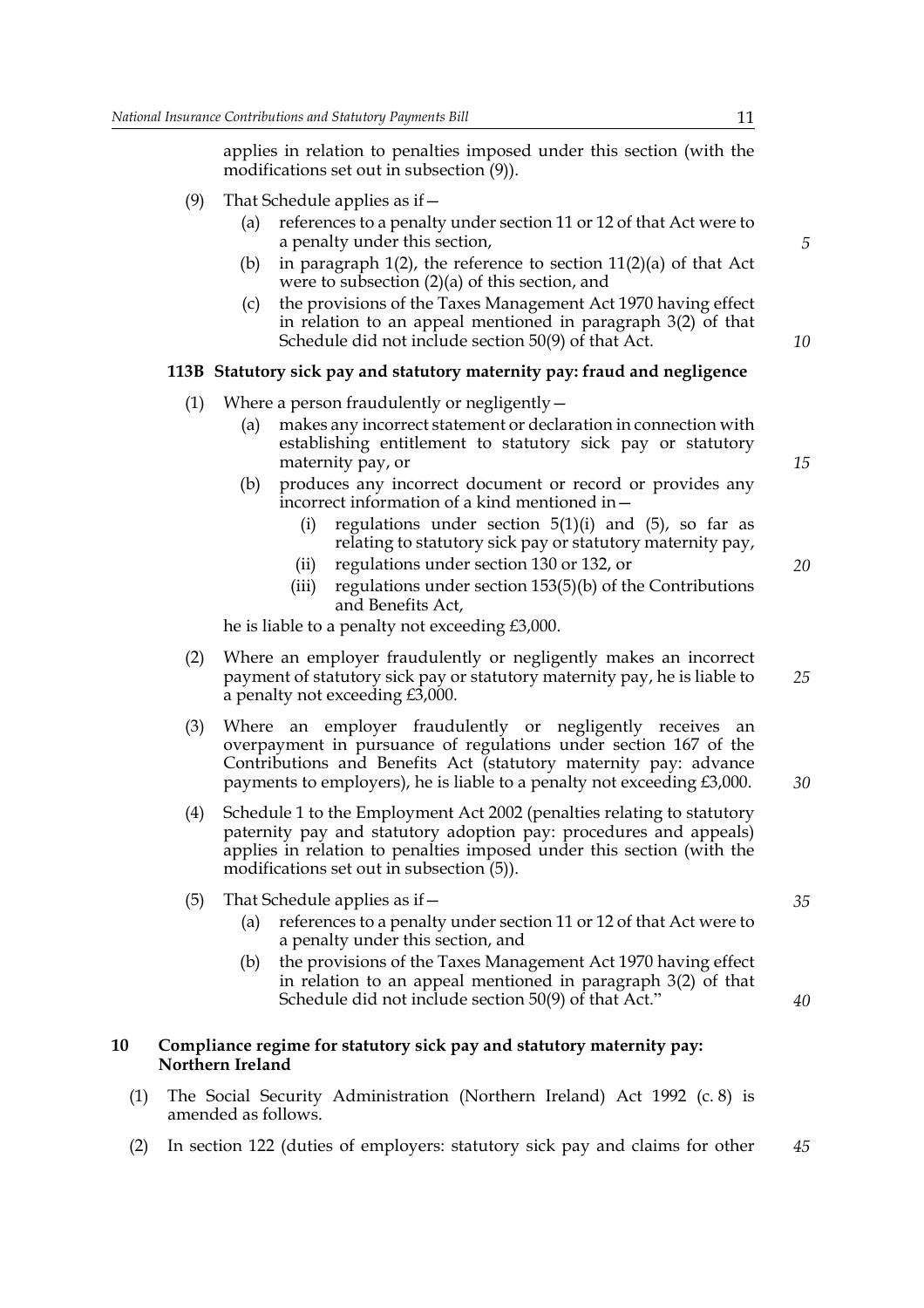benefits), after subsection (4) insert—

- "(5) Regulations made with the concurrence of the Inland Revenue may require employers to produce wages sheets and other documents and records to officers of the Inland Revenue, within a prescribed period, for the purpose of enabling them to satisfy themselves that statutory sick pay has been paid, and is being paid, in accordance with regulations under section 5 above, to employees or former employees who are entitled to it."
- (3) In section 124 (duties of employers: statutory maternity pay and claims for other benefits), after subsection (3) insert—
	- "(4) Regulations made with the concurrence of the Inland Revenue may require employers to produce wages sheets and other documents and records to officers of the Inland Revenue, within a prescribed period, for the purpose of enabling them to satisfy themselves that statutory maternity pay has been paid, and is being paid, in accordance with regulations under section 5 above, to employees or former employees who are entitled to it."
- (4) In section 107 (breach of regulations), in subsection (1A)(b) omit ", statutory sick pay or statutory maternity pay".
- (5) After that section insert—

#### **"107A Statutory sick pay and statutory maternity pay: breach of regulations**

- (1) Where a person fails to produce any document or record, or provide any information, in accordance with—
	- (a) regulations under section  $5(1)(i)$  and  $(4)$ , so far as relating to statutory sick pay or statutory maternity pay,
	- (b) regulations under section 122 or 124, or
	- (c) regulations under section 149(5)(b) of the Contributions and Benefits Act,

that person is liable to the penalties mentioned in subsection (2).

- (2) The penalties are—
	- (a) a penalty not exceeding £300, and
	- (b) if the failure continues after a penalty is imposed under paragraph (a), a further penalty or penalties not exceeding £60 for each day on which the failure continues after the day on which the penalty under that paragraph was imposed (but excluding any day for which a penalty under this paragraph has already been imposed).
- (3) Where a person fails to maintain a record in accordance with regulations under section 122 or 124, he is liable to a penalty not exceeding £3,000.
- (4) No penalty may be imposed under subsection (1) at any time after the failure concerned has been remedied.
- (5) But subsection (4) does not apply to the imposition of a penalty under subsection (2)(a) in respect of a failure to produce any document or record in accordance with regulations under section 122(5) or 124(4).

*10*

*15*

*5*

*20*

*25*

*30*

*35*

*40*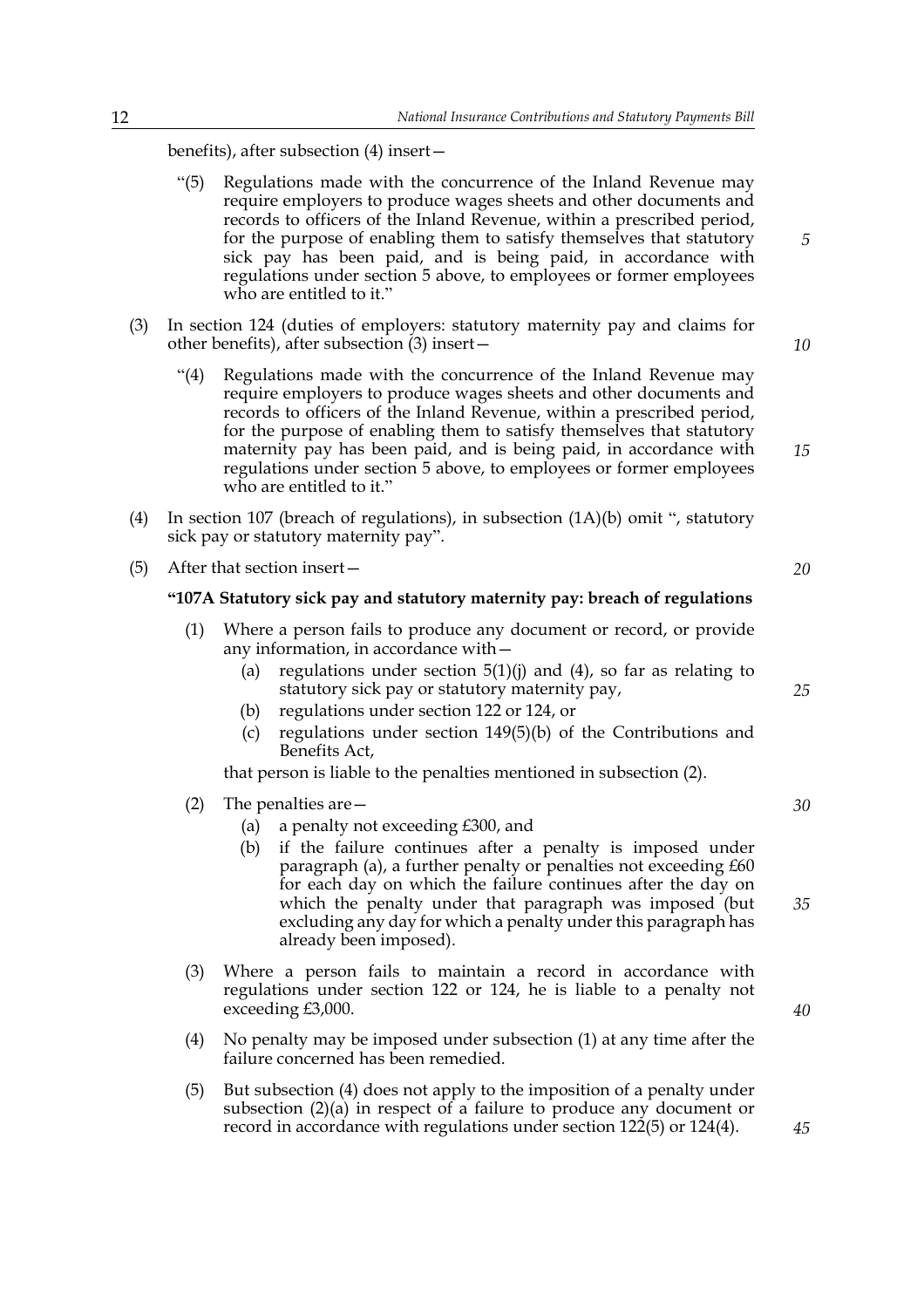- (6) Where, in the case of any employee, an employer refuses or repeatedly fails to make payments of statutory sick pay or statutory maternity pay in accordance with any regulations under section 5, the employer is liable to a penalty not exceeding £3,000.
- (7) Section 118(2) of the Taxes Management Act 1970 (extra time for compliance etc) applies for the purposes of subsections (1), (3) and (6) as it applies for the purposes of that Act.
- (8) Schedule 1 to the Employment (Northern Ireland) Order 2002 (penalties relating to statutory paternity pay and statutory adoption pay: procedures and appeals) applies in relation to penalties imposed under this section (with the modifications set out in subsection (9)). *10*
- (9) That Schedule applies as if—
	- (a) references to a penalty under Article 12 or 13 of that Order were to a penalty under this section,
	- (b) in paragraph 1(2), the reference to Article 12(2)(a) of that Order were to subsection (2)(a) of this section, and *15*
	- (c) the provisions of the Taxes Management Act 1970 having effect in relation to an appeal mentioned in paragraph 3(2) of that Schedule did not include section 50(9) of that Act.

#### **107B Statutory sick pay and statutory maternity pay: fraud and negligence** *20*

- (1) Where a person fraudulently or negligently—
	- (a) makes any incorrect statement or declaration in connection with establishing entitlement to statutory sick pay or statutory maternity pay, or
	- (b) produces any incorrect document or record or provides any incorrect information of a kind mentioned in— *25*
		- (i) regulations under section  $5(1)(j)$  and  $(4)$ , so far as relating to statutory sick pay or statutory maternity pay,
		- (ii) regulations under section 122 or 124, or
		- (iii) regulations under section 149(5)(b) of the Contributions and Benefits Act, *30*

he is liable to a penalty not exceeding £3,000.

- (2) Where an employer fraudulently or negligently makes an incorrect payment of statutory sick pay or statutory maternity pay, he is liable to a penalty not exceeding £3,000.
- (3) Where an employer fraudulently or negligently receives an overpayment in pursuance of regulations under section 163 of the Contributions and Benefits Act (statutory maternity pay: advance payments to employers), he is liable to a penalty not exceeding £3,000.
- (4) Schedule 1 to the Employment (Northern Ireland) Order 2002 (penalties relating to statutory paternity pay and statutory adoption pay: procedures and appeals) applies in relation to penalties imposed under this section (with the modifications set out in subsection  $(\bar{5})$ ). *40*
- (5) That Schedule applies as if—
	- (a) references to a penalty under Article 12 or 13 of that Order were to a penalty under this section, and *45*

*5*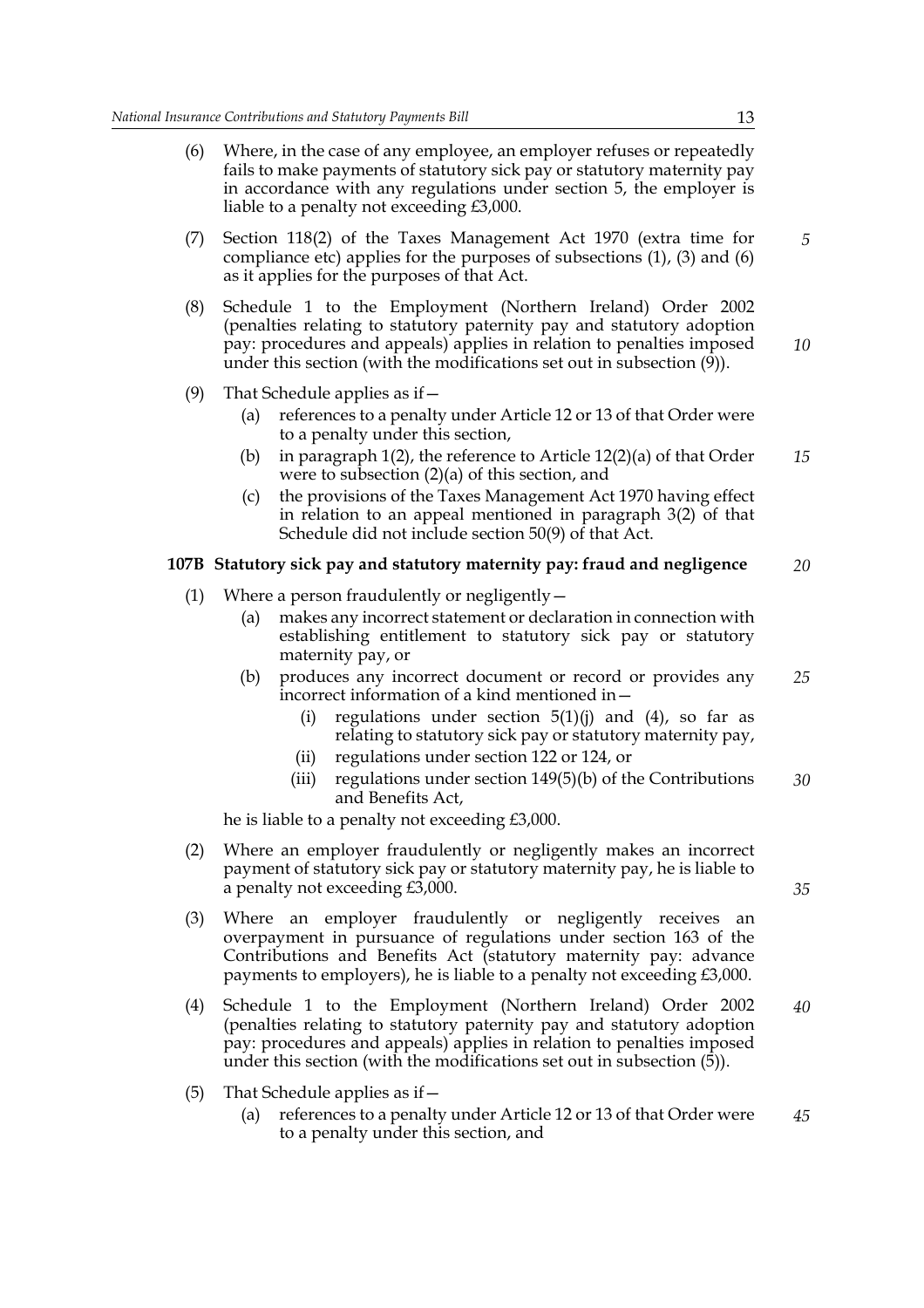(b) the provisions of the Taxes Management Act 1970 having effect in relation to an appeal mentioned in paragraph 3(2) of that Schedule did not include section 50(9) of that Act."

*Miscellaneous and general*

#### **11 Minor and consequential amendments**

Schedule 1 (which makes minor and consequential amendments) has effect.

#### **12 Repeals and revocations**

The enactments and instruments mentioned in Schedule 2 are repealed or revoked to the extent specified.

#### **13 Commencement**

*10*

*15*

*25*

*5*

- (1) The preceding provisions of this Act come into force in accordance with provision made by the Treasury by order.
- (2) The power to make an order under subsection (1) is exercisable by statutory instrument.
- (3) An order under this section—
	- (a) may include incidental, supplementary, consequential or transitional provision or savings;
	- (b) may make different provision for different purposes.

#### **14 Extent**

- (1) Sections 1, 3, 5, 7 and 9 extend to England and Wales and Scotland only. *20*
- (2) Sections 2, 4, 6, 8 and 10 extend to Northern Ireland only.
- (3) An amendment, repeal or revocation contained in Schedule 1 or 2 has the same extent as the enactment or instrument to which it relates.
- (4) Subject to subsections (1) to (3) this Act extends to England and Wales, Scotland and Northern Ireland.

#### **15 Short title**

This Act may be cited as the National Insurance Contributions and Statutory Payments Act 2004.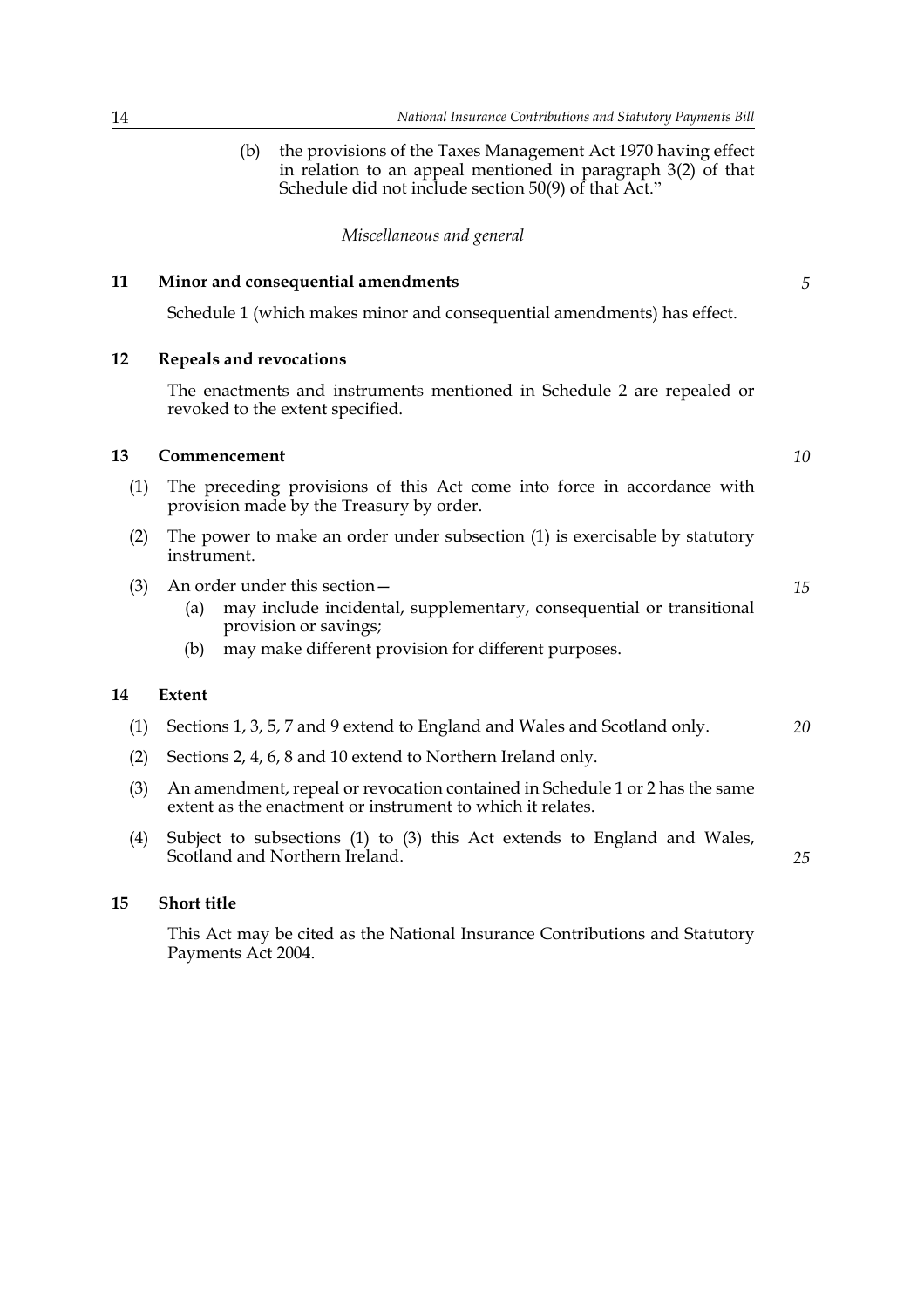## SCHEDULES

#### SCHEDULE 1 Section 11

### MINOR AND CONSEQUENTIAL AMENDMENTS

| $\mathbf{1}$   | follows.                                                                                                                  | (1) The Social Security Contributions and Benefits Act 1992 (c. 4) is amended as                                                                | 5  |  |
|----------------|---------------------------------------------------------------------------------------------------------------------------|-------------------------------------------------------------------------------------------------------------------------------------------------|----|--|
|                |                                                                                                                           | (2) In section 10A (Class 1B contributions), in subsection (4) for "6(2A) or<br>10(8A)" substitute "6(2) or $10(6)$ ".                          |    |  |
|                |                                                                                                                           | (3) In section 18 (Class 4 contributions recoverable under regulations), in<br>subsection (2)(b) after "6" insert "or 7BZA".                    |    |  |
| $\overline{2}$ |                                                                                                                           | (1) The Social Security Contributions and Benefits (Northern Ireland) Act 1992<br>(c. 7) is amended as follows.                                 | 10 |  |
|                | (2) In section 10A (Class 1B contributions), in subsection (4) for " $6(2A)$ or<br>10(8A)" substitute "6(2) or $10(6)$ ". |                                                                                                                                                 |    |  |
|                |                                                                                                                           | (3) In section 18 (Class 4 contributions recoverable under regulations), in<br>subsection (2)(b) after "6" insert "or 7BZA".                    | 15 |  |
| 3              |                                                                                                                           | (1) The Social Security Administration Act 1992 (c. 5) is amended as follows.                                                                   |    |  |
|                | (a)                                                                                                                       | (2) In section 111 (delay, obstruction etc of inspector) $-$<br>in subsection (3) after "by", where it first occurs, insert "virtue of",<br>and |    |  |
|                | (b)                                                                                                                       | omit subsection (4).                                                                                                                            | 20 |  |
|                |                                                                                                                           | (3) In section 162 (destination of contributions) $-$                                                                                           |    |  |
|                | (a)                                                                                                                       | omit subsection (4ZA),                                                                                                                          |    |  |
|                | (b)                                                                                                                       | in subsection (4ZB) for "Subsections (4)(b) and (c) and (4ZA)"<br>substitute "Subsection $(4)(b)$ and $(c)$ ", and                              |    |  |
|                | (c)                                                                                                                       | in subsection (4A) for "or 7B" substitute ", 7B or 7BZA".                                                                                       | 25 |  |
| 4              |                                                                                                                           | (1) The Social Security Administration (Northern Ireland) Act 1992 (c. 8) is<br>amended as follows.                                             |    |  |
|                |                                                                                                                           | (2) In section 105 (delay, obstruction etc of inspector) $-$                                                                                    |    |  |
|                | (a)                                                                                                                       | in subsection (3) after "by", where it first occurs, insert "virtue of",<br>and                                                                 | 30 |  |
|                | (b)                                                                                                                       | omit subsection (4).                                                                                                                            |    |  |
|                |                                                                                                                           | $(3)$ In section 142 (destination of contributions) –                                                                                           |    |  |
|                | (a)                                                                                                                       | omit subsection (4ZA),                                                                                                                          |    |  |
|                | (b)                                                                                                                       | in subsection (4ZB) for "Subsections (4)(b) and (c) and (4ZA)"<br>substitute "Subsection $(4)(b)$ and $(c)$ ", and                              | 35 |  |
|                | (c)                                                                                                                       | in subsection (4A) for "or 7B" substitute ", 7B or 7BZA".                                                                                       |    |  |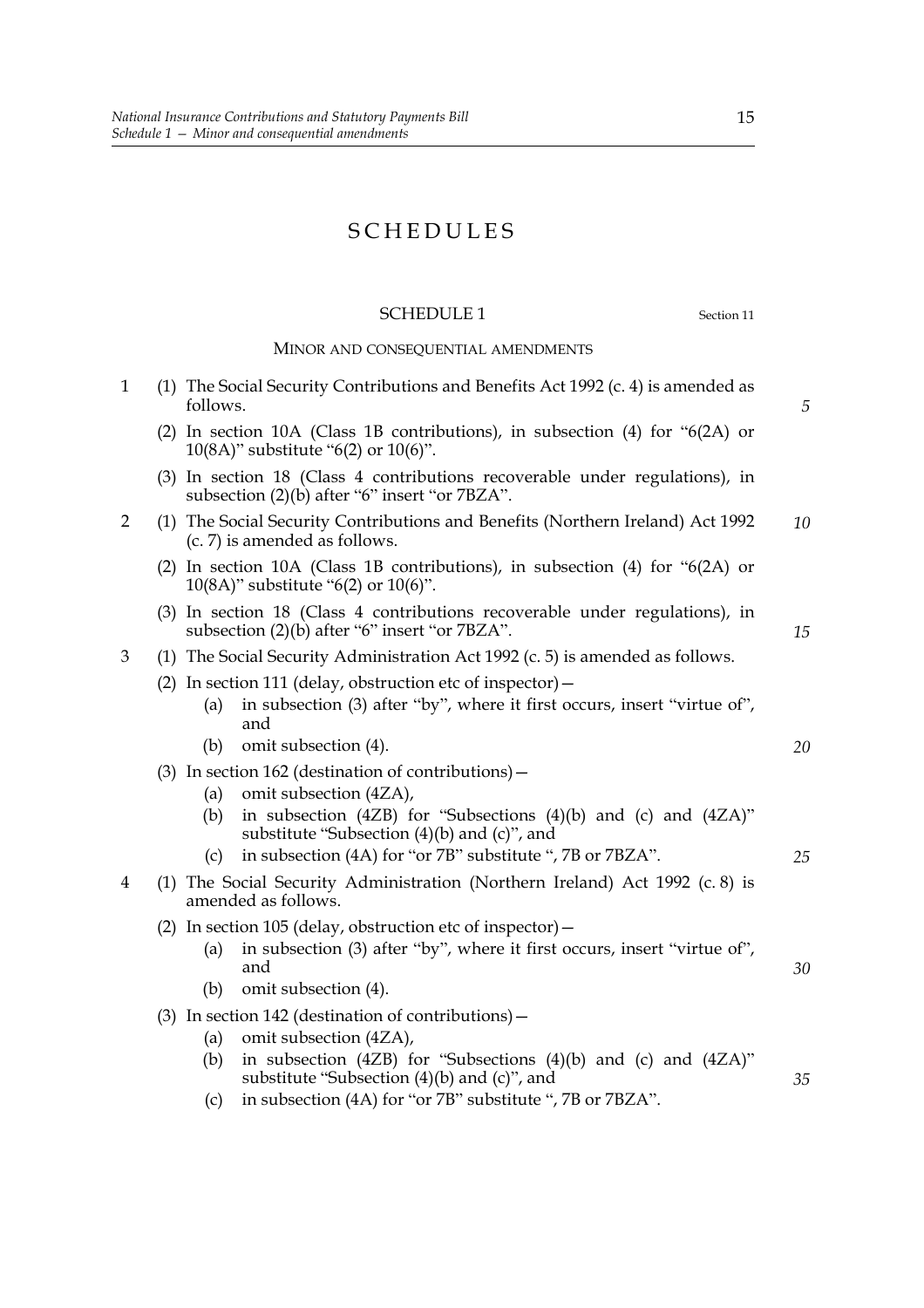- 5 (1) Section 4 of the Social Security Contributions (Transfer of Functions, etc.) Act 1999 (c. 2) (recovery of contributions where income tax recovery provisions not applicable) is amended as follows.
	- (2) In paragraph (a) after each reference to "paragraph 6" insert "or 7BZA".
	- (3) Omit paragraph (b) and "and" immediately after it.
	- (4) In paragraph (c) omit each reference to "or 7B" and at the end insert ", and (d) interest or penalties—
		- (i) payable under regulations made under paragraph 7B of Schedule 1 to the Social Security Contributions and Benefits Act 1992 and to which regulations under paragraph 7BZA of that Schedule do not apply, or
		- (ii) payable under regulations made under paragraph 7B of Schedule 1 to the Social Security Contributions and Benefits (Northern Ireland) Act 1992 and to which regulations under paragraph 7BZA of that Schedule do not apply."

| <b>SCHEDULE 2</b> |
|-------------------|
|-------------------|

#### REPEALS AND REVOCATIONS

#### PART 1

#### REPEALS

| Short title and chapter                                                                    | Extent of repeal                                                                                                                                                                                                                   |    |
|--------------------------------------------------------------------------------------------|------------------------------------------------------------------------------------------------------------------------------------------------------------------------------------------------------------------------------------|----|
| Taxes Management Act 1970<br>(c. 9)                                                        | In section 98, in column 2 of the Table, the entry<br>for section 110ZA of the Social Security<br>Administration Act 1992 and the entry for<br>section 104ZA of the Social Security<br>Administration (Northern Ireland) Act 1992. | 25 |
| Social Security Contributions<br>and Benefits Act 1992 (c. 4)                              | In Schedule 1-<br>in paragraph 3(5), the words from "or" at<br>(a)<br>the end of paragraph (a) to the end, and<br>paragraph 3B(13).<br>(b)                                                                                         | 30 |
| Social Security Administration<br>Act 1992 (c. 5)                                          | Section 111(4).<br>In section $113(1A)(b)$ , the words ", statutory sick<br>pay or statutory maternity pay".<br>Section 162(4ZA).                                                                                                  |    |
| Social Security Contributions<br>Benefits<br>(Northern)<br>and<br>Ireland) Act 1992 (c. 7) | In Schedule 1-<br>in paragraph 3(5), the words from "or" at<br>(a)<br>the end of paragraph (a) to the end, and<br>(b) paragraph $3B(13)$ .                                                                                         | 35 |
| Social Security Administration<br>(Northern Ireland) Act 1992<br>(c. 8)                    | Section 105(4).<br>In section $107(1A)(b)$ the words ", statutory sick<br>pay or statutory maternity pay".<br>Section 142(4ZA).                                                                                                    | 40 |

*5*

*10*

*15*

*20*

Section 12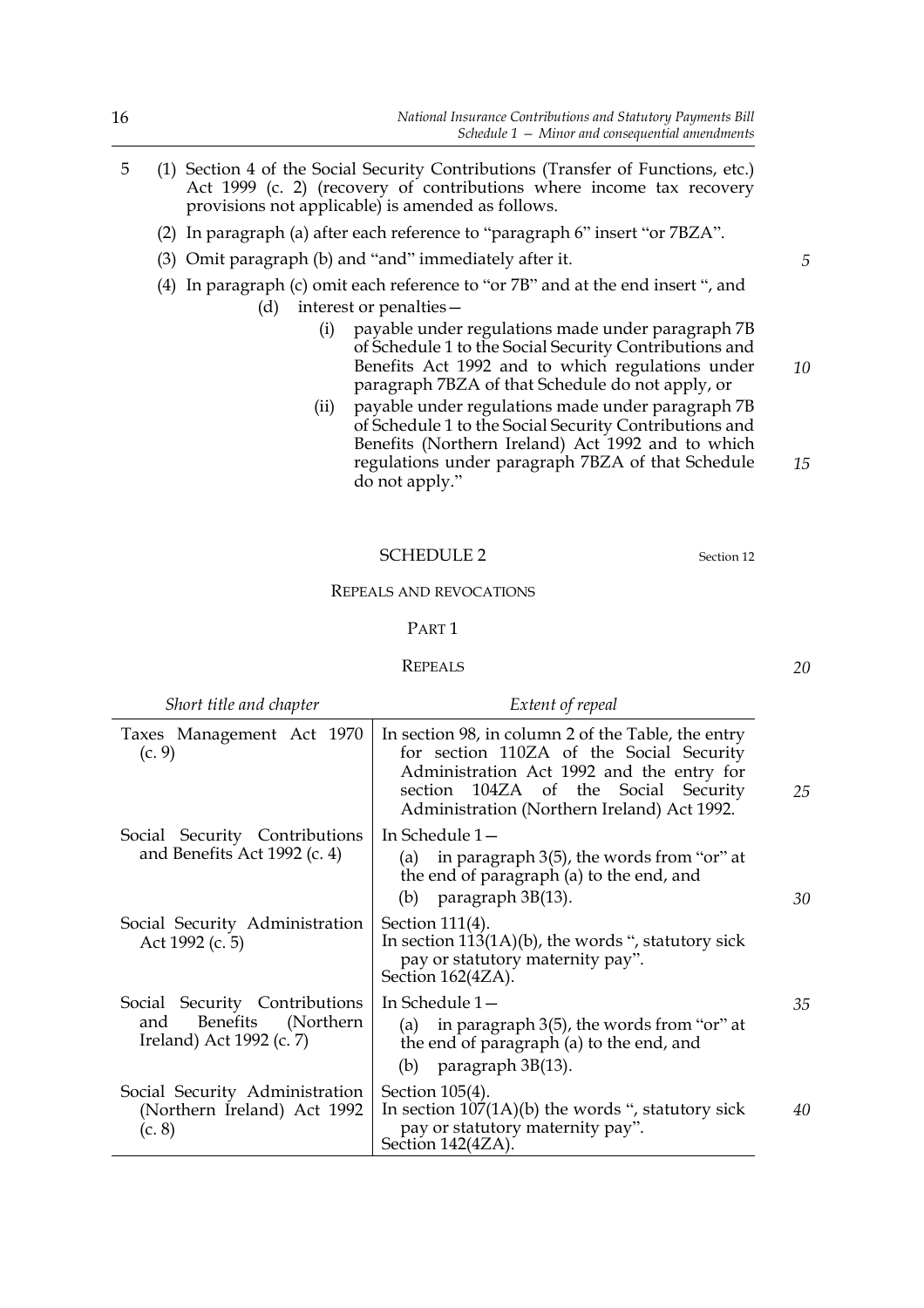*National Insurance Contributions and Statutory Payments Bill Schedule 2 — Repeals and revocations Part 2 — Revocations*

| Short title and chapter                                                              | Extent of repeal                                                                                                                                                                                       |    |
|--------------------------------------------------------------------------------------|--------------------------------------------------------------------------------------------------------------------------------------------------------------------------------------------------------|----|
| Social Security Contributions<br>(Transfer of Functions, etc.)<br>Act 1999 (c. 2)    | Section 4(b) and the word "and" immediately<br>after it.<br>In section $4(c)$ , the words "or $7B$ " each time they<br>occur.<br>In Schedule 3, paragraph 52(5).<br>In Schedule 5, paragraphs 1 and 3. | 5  |
| Welfare Reform and Pensions<br>Act 1999 (c. 30)                                      | In Schedule 11, paragraph 31(b).                                                                                                                                                                       |    |
| Child Support, Pensions and<br>Social Security Act 2000<br>(c. 19)                   | Section $75(2)$ .<br>Section $79(2)$ .<br>In Schedule 6, paragraph 4(b).                                                                                                                               | 10 |
| Child Support, Pensions and<br>Social Security Act (Northern<br>Ireland) 2000 (c. 4) | In Schedule 6, paragraph 4(b).                                                                                                                                                                         | 15 |

#### PART 2

#### REVOCATIONS

| Extent of revocation                                           | 20                                                                                                                                       |
|----------------------------------------------------------------|------------------------------------------------------------------------------------------------------------------------------------------|
| Article 59.<br>Security (Northern<br>Ireland) Order 1998 (S.I. |                                                                                                                                          |
|                                                                | 25                                                                                                                                       |
|                                                                | Social Security Contributions   In Schedule 3, paragraph 45(6).<br>(Transfer of Functions, etc.) In Schedule 4, paragraphs $1, 3$ and 8. |